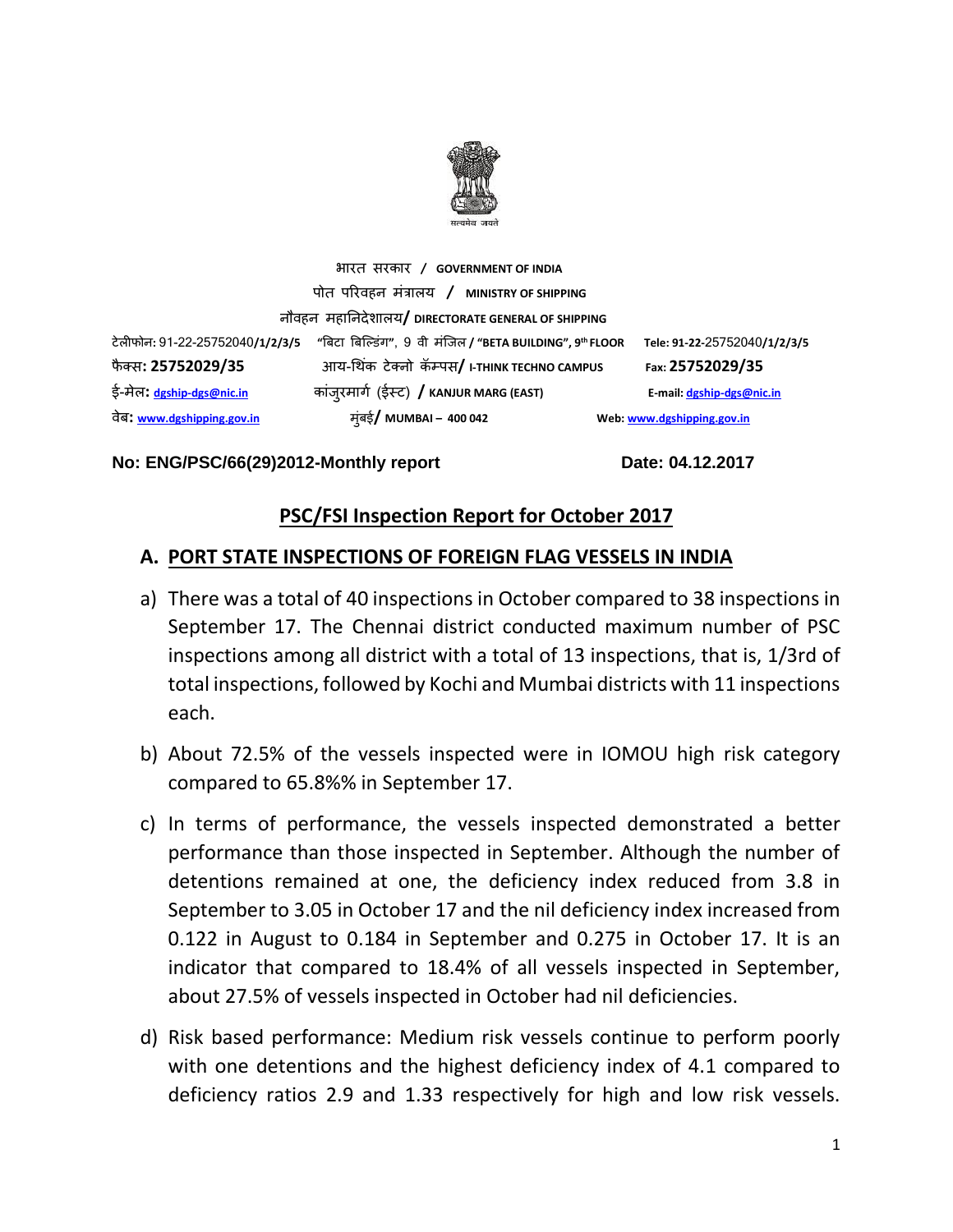However, on the other side Medium risk vessels also had the highest nil deficiency index of 0.375 compared to high and low risk vessels. Though, low risk vessels had the least deficiency index among all risk types, it also had 0 nil deficiency index.

- e) Type based performance: Bulk carriers had the only detention in October 2017, however, Container ships had the highest deficiency ratio of 5.3. The gas carriers and oil tankers inspected registered nil deficiencies.
- f) Recognized Organizations: Class NK registered the only detention in October. BV Class vessels registered highest deficiency ratio of 4.8. Each of Class DBS, BV and VR had zero nil-deficiency index.
- g) Flags performance: Tuvalu flag had one and the only detention in India in September and also the highest deficiency ratio of 12 among all the flags whose vessels were inspected.
- h) 24.4% of all the deficiencies given in October pertained to Seafarers working conditions. This has been a continuous trend since last many months.

| <b>Name of Vessels</b> | IMO No. | <b>Flag</b> | <b>RO</b> | Type/Age                           |
|------------------------|---------|-------------|-----------|------------------------------------|
| Tan Binh 235           | 9125360 | Tuvalu      | <b>NK</b> | <b>Bulk</b><br>Carrier/21<br>Years |

i) Detained Vessel

# **B. Flag State Inspections of Indian Flag Vessels**

- a) There were 40 Flag state inspections in October. Mumbai district conducted the maximum of 14 inspections followed by Kolkata and Chennai with 11 and 8 inspections respectively.
- b) There were two detentions in October constituting 5% detention rate compared to 1 detention in September and a detention rate of 2.5%. The overall performance has improved in October when compared to September with deficiency index reducing from 8.8 to 7.1, however, the nil-deficiency ration has remained the same at 0.025.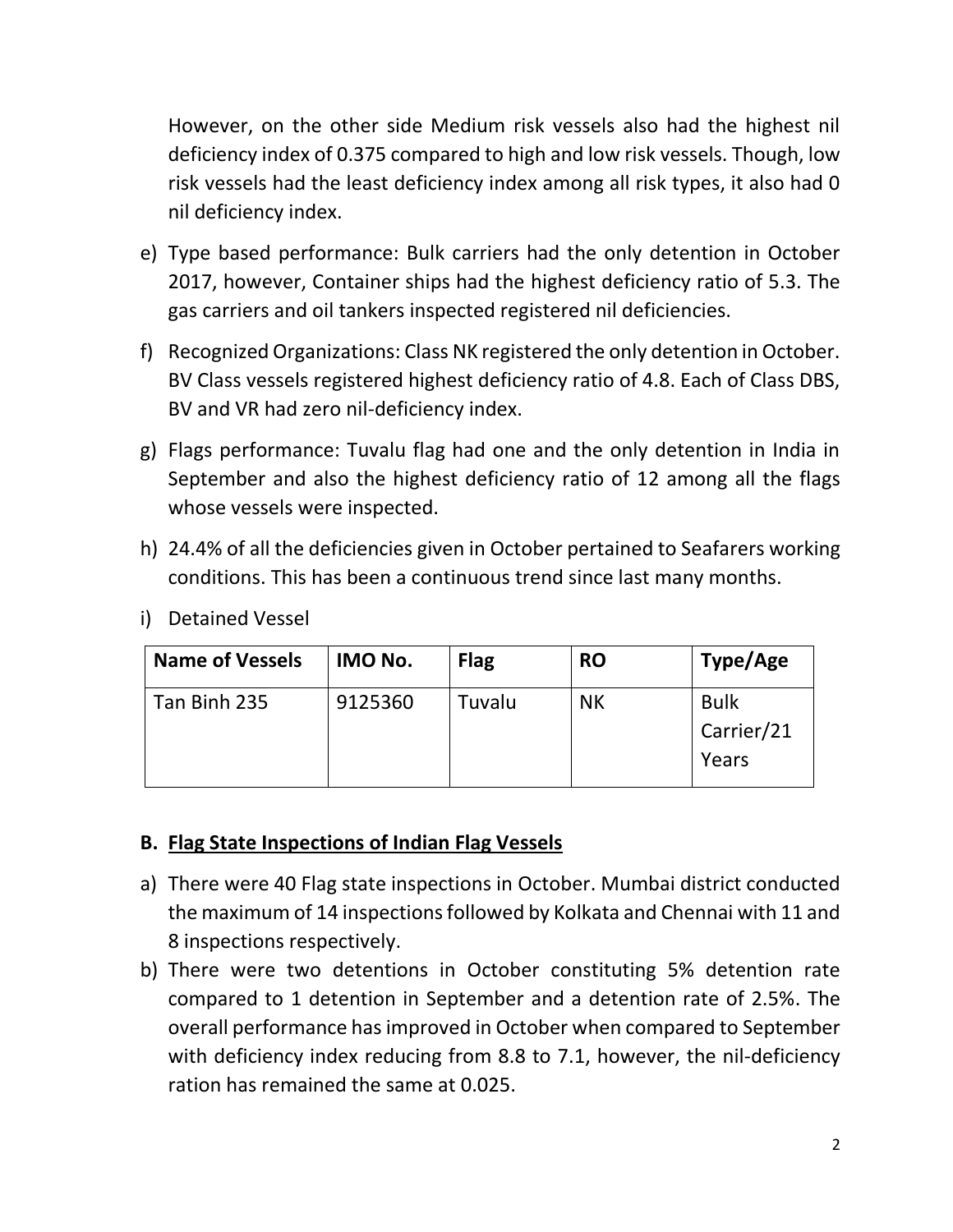- c) **Performance based on type**: Among all ship type, irrespective of size and age, off-shore supply vessels and OCV had one detention each, however, the passenger vessels inspected had the highest deficiency index of 15.
- d) **Performance based on age**: The vessels inspected between 15-25 years of age and greater than 25 years of age had 1 detention each. However, the highest average deficiency index was recorded from vessels above 25 years of age.
- e) **Performance based on size**: The two vessels detained were greater than 500gt; however, the highest average deficiency index was recorded from inspected vessels less than 500gt.
- f) **Recognized Organizations**: Though out of the two vessels detained one was single IRS Class and other dual IRS-DNV-GL(AS), the highest deficiency index was recorded by dual IRS-NK Class vessels inspected.
- g) **Owners/Managers**: Among all the companies whose ships were inspected for Flag State inspections, the vessels managed by DCI Ltd. And Halani Shipping Pvt. Ltd registered one detention each. The highest average deficiency index of 28 was managed by Yar Shipping and Catering Pvt. Ltd.
- h) The top three areas of deficiencies continued to be Working conditions, Safety of Navigation and fire safety measures.

# **C. Port State Inspection of Indian Flag Vessels abroad**

- a) There was a total of 17 Indian Flag vessels inspected in October 2017 in 6 regional MOU/ PSC regimes.
- b) Compared to September, the Indian Ships demonstrated a better performance with nil detentions and average deficiency index reducing from 1.375 to 1.29; however, the average nil-deficiency index has also reduced from 0.625 to 0.53.
- c) The below average performance was demonstrated in TOKYO MOU with an above average deficiency index of 2.25. In Riyadh, Paris, Indian Ocean MOU and USCG, each of the Indian vessel inspected recorded nil deficiency.
- d) Only Bulk carriers and oil tankers were the types of ship inspected in October. The Bulk Carrier between 5-15 Years of age recorded below average performance with an average deficiency ratio of 2.37.
- e) **Performance of Shipping Companies**: Among all the shipping companies, SCI ltd. recorded less than average performance with highest deficiency ratio of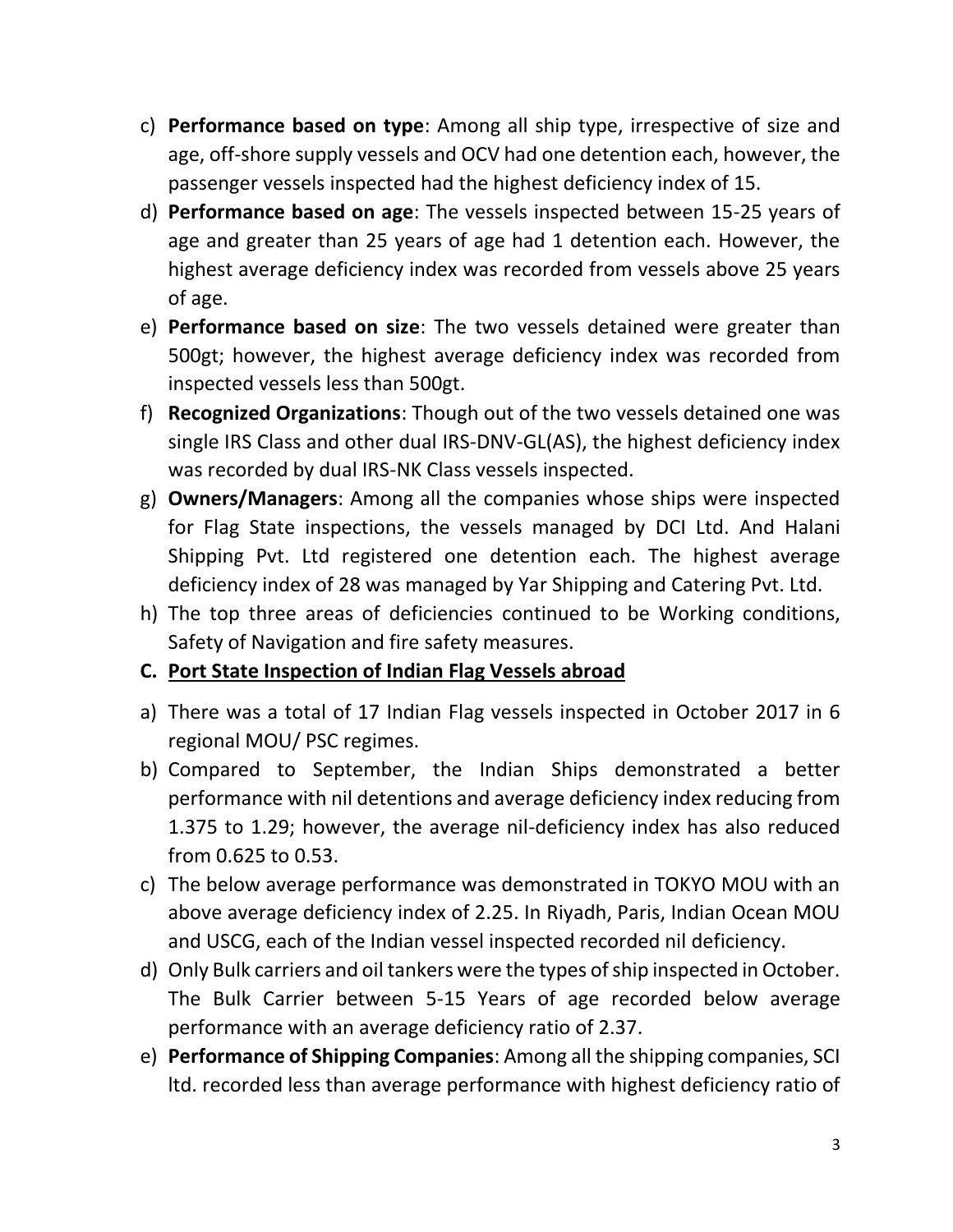3.75. The performance of GESCO was well above the average with 8 inspections and that too mainly in Tokyo, Paris MOU and USCG with 75% of all vessels inspected resulting in no deficiencies and a deficiency index of 0.25 deficiencies per vessel.

- f) Among Recognized Organizations, Single IRS Class vessels recorded lowest deficiency index, that is zero and the highest deficiency index was recorded by dual IRS-BV Class vessels inspected.
- g) Life-saving appliances and Fire Safety measures continue to be an area of concern.
- **D. Corrective and Preventive Action:**

| 1. TWO VCJJCIJ WCTC UCWINCU UNUCI TJI IN OCLONCI EUITI |                    |                                                                                             |      |                 |  |
|--------------------------------------------------------|--------------------|---------------------------------------------------------------------------------------------|------|-----------------|--|
| <b>Name of Vessels</b>                                 | IMO No.            | Age/Type                                                                                    | GT   | <b>RO/CLASS</b> |  |
| <b>DCI Dredge XI</b>                                   | 8505680            | 31/OCV                                                                                      | 5170 | <b>IRS</b>      |  |
| <b>Date of Detention</b>                               | <b>Last Survey</b> | <b>Detainable deficiencies</b>                                                              |      |                 |  |
| 24.07.2017                                             | 24-10-2017         | Oil in ER Bilges; Emergency Fire pump not<br>building pressure; Cold rooms non-operational; |      |                 |  |

1. Two vessels were detained under FSI in October 2017:

**Corrective and Preventive action**: All three deficiencies detailed above assigned RO responsibility. Vessels not to sail prior rectification of all deficiencies and no extension is allowed. Vessel to be re-offered for FSI between 3-4 months after the date of release from detention.

| <b>Name of Vessel</b> | IMO No.                   | Age/Type               | GT                                  | <b>RO/Class</b>    |
|-----------------------|---------------------------|------------------------|-------------------------------------|--------------------|
| Halani 6              | 9165906                   | 19/Off-shore<br>supply | 1971                                | IRS/DNV-<br>GL(AS) |
| Date of<br>detention  | <b>Last Survey</b>        |                        | <b>Detainable Deficiencies</b>      |                    |
| 31.10.2017            | 30.06.17 by<br><b>DNV</b> |                        | MLC 2006 Certificate not available. |                    |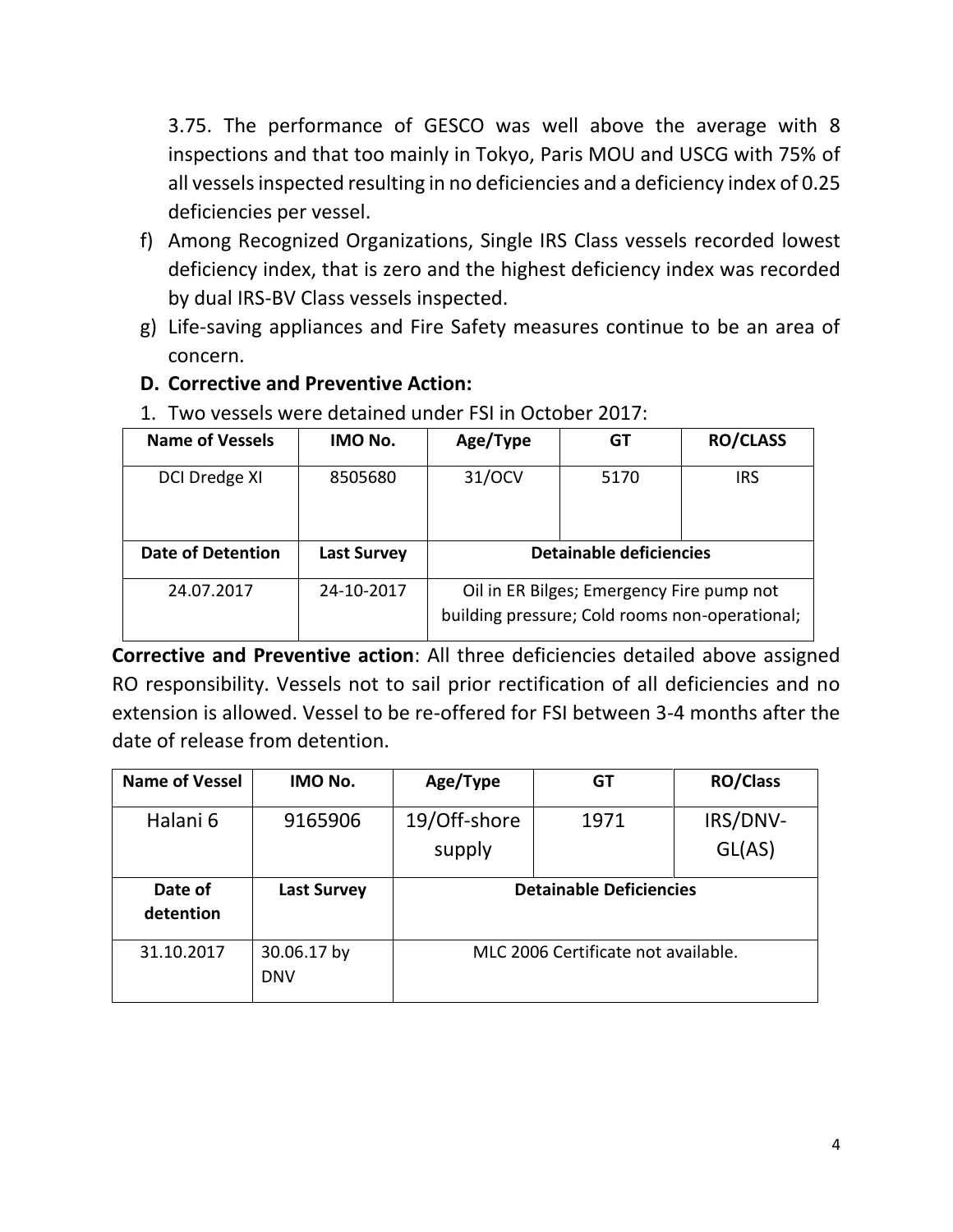# **Graphical Representation of Port State Inspection of Foreign Ships in India**



### **A. Port State Inspection of Foreign Ships in India**

Figure 1: Number of Inspections and Risk based Inspection trends



Figure 2: Trends in detentions: October 2017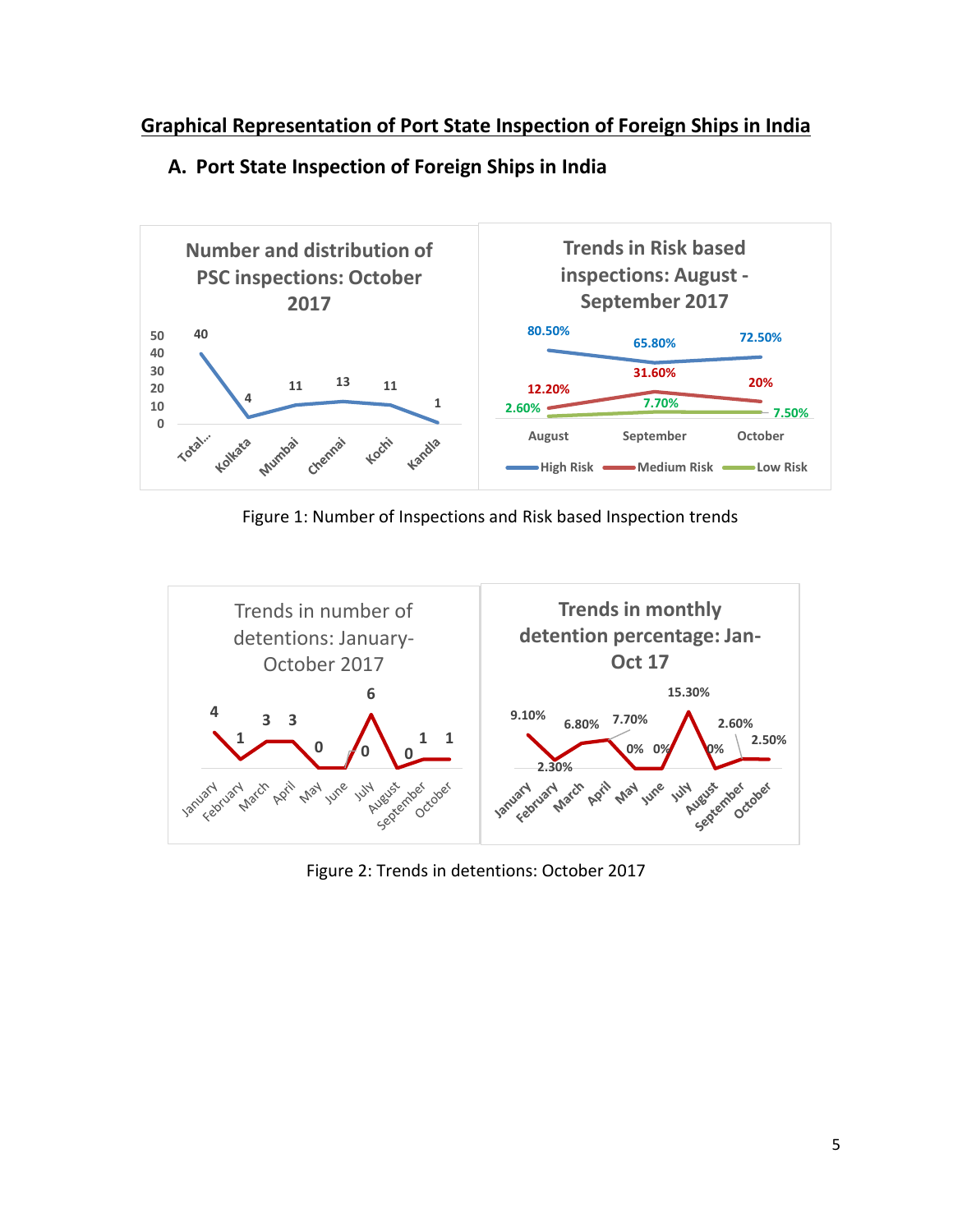| <b>Risk Type</b>                     | <b>Number of</b>   | <b>Number of</b> | <b>Deficiency</b> | Nil-deficiency |
|--------------------------------------|--------------------|------------------|-------------------|----------------|
|                                      | <b>Inspections</b> | detentions       | Ratio             | Ratio          |
| All Vessels                          | 40                 | 1                | 3.05              | 0.275          |
| High Risk<br>Vessels                 | 29                 | $\overline{0}$   | 2.9               | 0.27           |
| <b>Medium Risk</b><br><b>Vessels</b> | 8                  | 1                | 4.1               | 0.375          |
| Low Risk<br>Vessels                  | 3                  | $\overline{0}$   | 1.33              | 0              |

Table 1: Risk based Performance Parameters: October 17

| <b>Type of Vessel</b>   | <b>Number of</b><br><b>Inspections</b> | <b>Number of</b><br>detentions | <b>Deficiency</b><br>Ratio | Nil-deficiency<br>Ratio |
|-------------------------|----------------------------------------|--------------------------------|----------------------------|-------------------------|
| <b>All Vessels</b>      | 40                                     | $\mathbf{1}$                   | 3.05                       | 0.275                   |
| <b>Bulk Carrier</b>     | 21                                     | $\mathbf{1}$                   | 2.38                       | 0.19                    |
| Chemical<br>Tanker      | $\overline{4}$                         | 0                              | 4.5                        | 0.25                    |
| Container<br>Vessels    | 6                                      | $\mathbf 0$                    | 5.3                        | 0.33                    |
| <b>Gas Carriers</b>     | $\overline{2}$                         | $\overline{0}$                 | $\overline{0}$             | $\mathbf{1}$            |
| General Cargo           | $\overline{4}$                         | $\overline{0}$                 | 5                          | $\overline{0}$          |
| <b>Oil Tankers</b>      | $\overline{2}$                         | $\Omega$                       | $\mathbf 0$                | $\mathbf{1}$            |
| Other Types of<br>Ships | $\mathbf{1}$                           | $\Omega$                       | $\overline{2}$             | $\overline{0}$          |

Table 2: Performance parameters ship type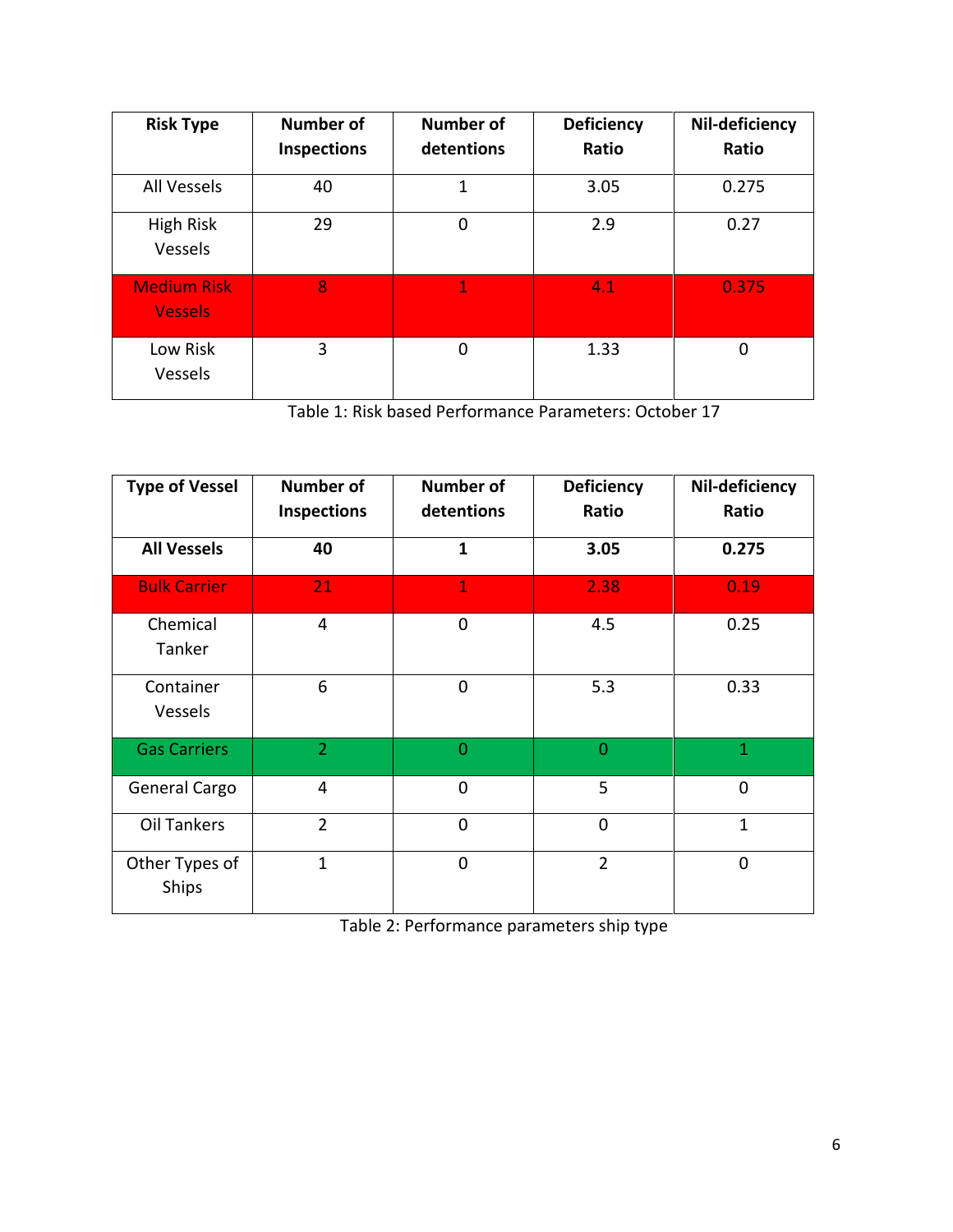| Name of<br>Recognized<br>Organization | Number of<br>inspections | Number of<br>detentions | <b>Deficiency Ratio</b> | Nil-deficiency ratio |
|---------------------------------------|--------------------------|-------------------------|-------------------------|----------------------|
| <b>All Vessels</b>                    | 39                       | $\mathbf{1}$            | 3.1                     | 0.26                 |
| ABS                                   | 5                        | $\mathbf 0$             | 3.4                     | 0.6                  |
| <b>BV</b>                             | 6                        | $\overline{0}$          | 4.8                     | 0                    |
| <b>CCS</b>                            | $\overline{2}$           | $\mathbf 0$             | $\mathbf{1}$            | 0.5                  |
| <b>DBS</b>                            | $\mathbf{1}$             | $\overline{0}$          | $\overline{2}$          | $\overline{0}$       |
| DNV/GL/DNV-<br>GL(AS)                 | $\overline{7}$           | $\mathbf 0$             | 1.14                    | 0.428                |
| LR.                                   | 5                        | $\overline{0}$          | 0.8                     | 0.4                  |
| NK.                                   | 13                       | $\overline{1}$          | 3.9                     | 0.15                 |
| <b>VR</b>                             | $\mathbf{1}$             | $\overline{0}$          | 9                       | $\overline{0}$       |

Table 3: Performance of Recognized Organizations

| <b>Flag</b>        | No. of<br><i>inspections</i> | No. of detentions | Deficiency Index | Nil-Deficiency<br><b>Index</b> |
|--------------------|------------------------------|-------------------|------------------|--------------------------------|
| <b>All Vessels</b> | 39                           | $\mathbf{1}$      | 3.1              | 0.26                           |
| Antigua & Bermuda  | $\mathbf{1}$                 | $\mathbf 0$       | $\overline{2}$   | $\mathbf 0$                    |
| <b>Barbados</b>    | 1                            | $\mathbf 0$       | 5                | $\mathbf 0$                    |
| <b>Belize</b>      | $\mathbf{1}$                 | $\Omega$          | $\overline{2}$   | $\Omega$                       |
| Cyprus             | $\overline{2}$               | $\mathbf 0$       | 0.5              | 0.5                            |
| Denmark            | $\overline{2}$               | $\mathbf 0$       | $\mathbf 0$      | $\mathbf{1}$                   |
| Greece             | $\mathbf{1}$                 | $\mathbf 0$       | $\mathbf 0$      | 1                              |
| Hong Kong          | 4                            | $\mathbf 0$       | 3.5              | $\mathbf 0$                    |
| Liberia            | 5                            | $\mathbf 0$       | 1.8              | 0.6                            |

Table 4A: Performance of Flags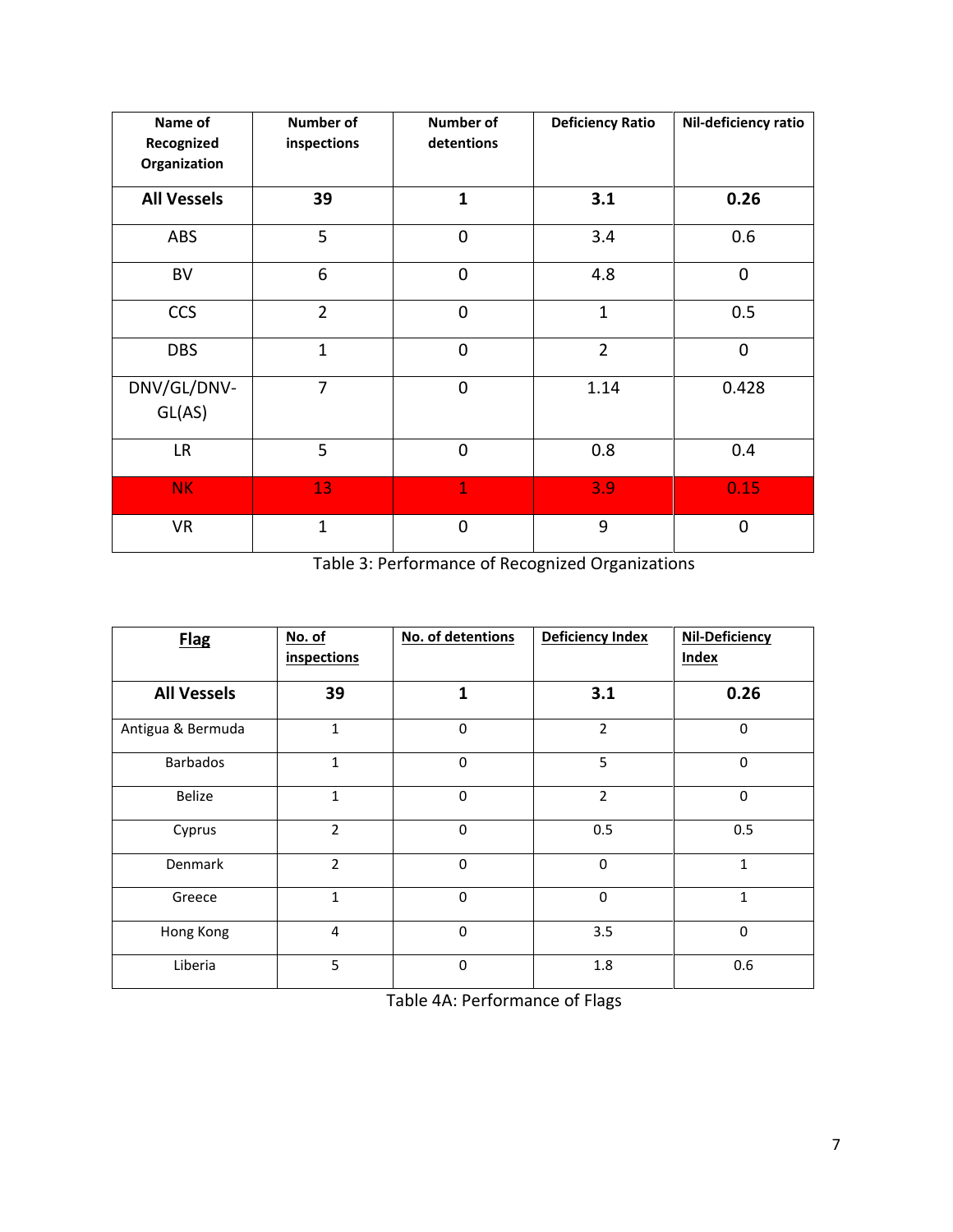| <b>Flag</b>                 | <b>Number of</b><br>Inspections | <b>Number of</b><br>detentions | <b>Deficiency Index</b> | Nil-deficiency<br>Index |
|-----------------------------|---------------------------------|--------------------------------|-------------------------|-------------------------|
| Malta                       | $\mathbf{1}$                    | $\mathbf 0$                    | $\overline{2}$          | $\mathbf 0$             |
| Marshall Island             | 4                               | $\mathbf 0$                    | 1                       | 0.25                    |
| Panama                      | 4                               | $\mathbf 0$                    | 2.75                    | $\mathbf 0$             |
| Philippines                 | $\mathbf{1}$                    | $\mathbf 0$                    | $\overline{4}$          | $\mathbf 0$             |
| St. Vincent &<br>Grenadines | $\mathbf{1}$                    | $\mathbf 0$                    | $\overline{4}$          | 0                       |
| Singapore                   | 6                               | $\Omega$                       | 3.3                     | 0.5                     |
| Thailand                    | $\overline{2}$                  | $\Omega$                       | 3                       | $\mathbf 0$             |
| Tuvalu                      | $\overline{2}$                  | $\mathbf{1}$                   | 12                      | $\overline{0}$          |
| Vietnam                     | $\overline{2}$                  | $\mathbf 0$                    | 5.5                     | $\mathbf 0$             |

Table 4B: Performance of Flags

| Code | <b>Type</b>                                         | <b>Number</b><br>(%age of<br>total) | <b>Typical deficiencies</b>                                    |
|------|-----------------------------------------------------|-------------------------------------|----------------------------------------------------------------|
| 011  | Certificates & Documentation<br>(Ship Certificates) | 1(0.84%)                            |                                                                |
| 012  | Certificates & Documentation<br>(Crew Certificates) | 1(0.84%)                            |                                                                |
| 013  | Certificates & Documentation-<br>Documents          | 7(5.9%)                             | Rest hours records/Garbage Record book                         |
| 021  | <b>Structural Conditions</b>                        | 1(0.84%)                            | Hull/Other structural                                          |
| 031  | Water/Weathertight Conditions                       | 7(5.9%)                             | Ventilators, air pipes and<br>casings/Machinery space openings |
| 041  | <b>Emergency Systems</b>                            | 6(5.0%)                             | <b>Emergency Fire Pump and its pipes</b>                       |
| 051  | <b>Radio Communications</b>                         | 4(3.4%)                             | INMARSAT/Reserve source of energy                              |

Table 5A: Deficiencies break up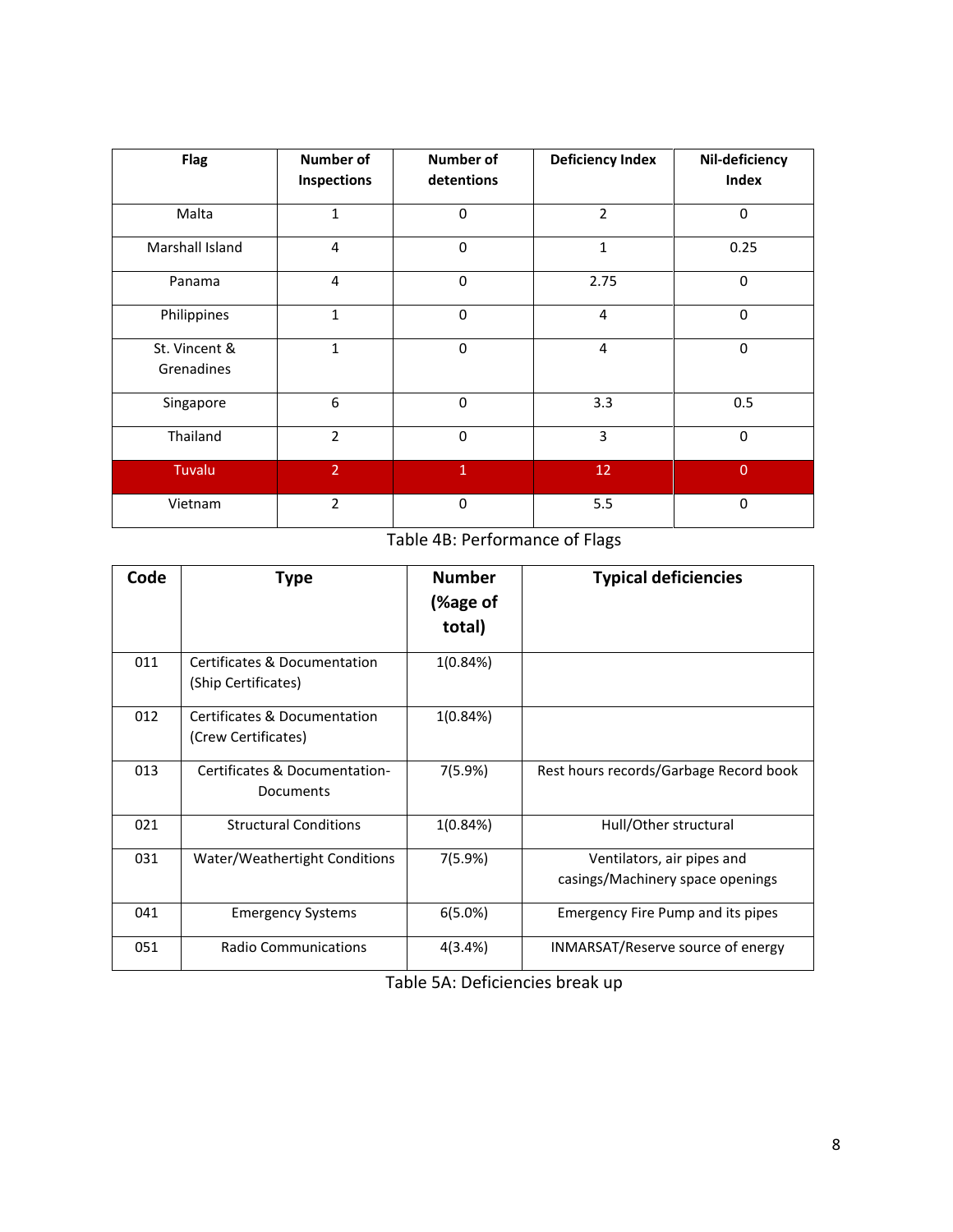| Code | <b>Type</b>                                                                      | <b>Number (%age</b><br>of total) | <b>Typical deficiencies</b>                                                                                           |
|------|----------------------------------------------------------------------------------|----------------------------------|-----------------------------------------------------------------------------------------------------------------------|
| 061  | Cargo Operations including<br>equipment                                          | 1(0.84%)                         |                                                                                                                       |
| 071  | <b>Fire Safety</b>                                                               | 10(8.4%)                         | Fire pumps and its pipes                                                                                              |
| 081  | Alarms                                                                           | 1(0.84%)                         |                                                                                                                       |
| 091  | Working and Living Conditions-<br>Living Conditions                              | 3(2.5%)                          | Sanitary facilities                                                                                                   |
| 092  | <b>Working and Living Conditions-</b><br><b>Working Conditions</b>               | 29(24.4%)                        | <b>Safe means of access/Engine Room</b><br><b>Cleanliness/Engine Room</b><br>Lighting/Electrical/Obstruction/Slipping |
| 101  | Safety of Navigation                                                             | 13(10.9%)                        | VDR/ECDIS/BNWAS/Magnetic Compass                                                                                      |
| 111  | Life Saving Appliances                                                           | 9(7.6%)                          | Other life-saving/Lifeboats/Stowage                                                                                   |
| 131  | <b>Propulsion and Auxiliary</b><br>Machinery                                     | 8(6.7%)                          | <b>Other Machineries/Bilge Pumping</b><br>arrangements                                                                |
| 141  | Pollution Prevention: Marpol<br>Annex I                                          | 3(2.5%)                          | 15 PPM alarm                                                                                                          |
| 144  | Pollution Prevention: Marpol<br>Annex IV                                         | 3(2.5%)                          | Sewage Treatment Plant                                                                                                |
| 145  | Pollution Prevention: Marpol<br>Annex V                                          | 5(4.22%)                         |                                                                                                                       |
| 146  | Pollution Prevention: Marpol<br>Annex VI                                         | 1(0.84%)                         | Incinerator                                                                                                           |
| 147  | Pollution Prevention (Anti-<br>fouling)                                          | 1(0.84%)                         |                                                                                                                       |
| 151  | ISM                                                                              | 1(0.84%)                         | <b>Emergency Preparedness</b>                                                                                         |
| 161  | <b>ISPS</b>                                                                      | 1(0.84%)                         | Security related defects                                                                                              |
| 181  | Minimum requirements for<br><b>Seafarers</b>                                     | 1(0.84%)                         | Recruitment & Placement Services                                                                                      |
| 183  | Labor Conditions -<br>Accommodation, recreational<br>facilities, Food & Catering | 1(0.84%)                         | Heating, Air-conditioning & Ventilation                                                                               |
| 991  | Other                                                                            | 1(0.84%)                         |                                                                                                                       |

| Table 5B: Deficiencies Break-up |  |
|---------------------------------|--|
|---------------------------------|--|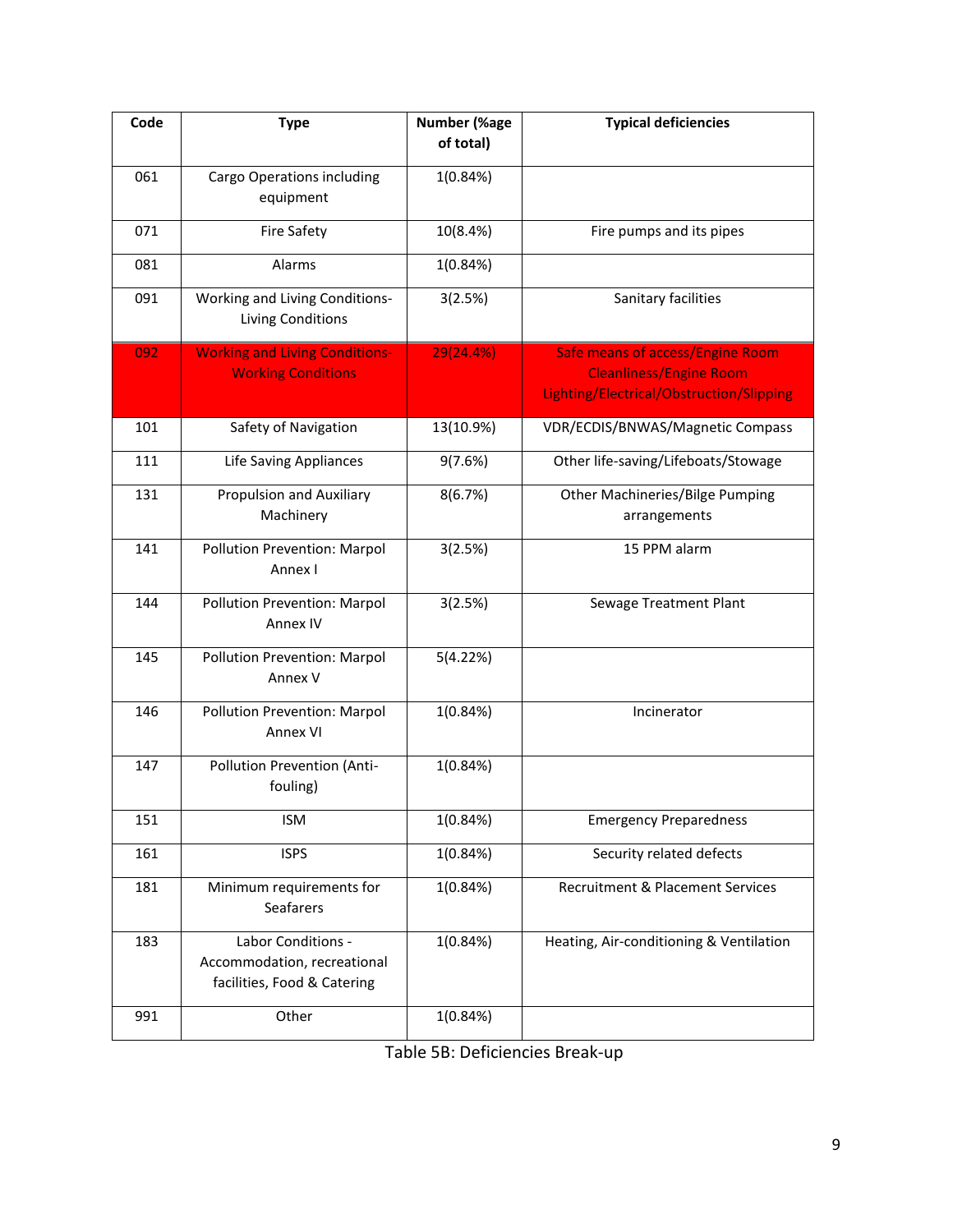### **B. Flag State Inspections**



Figure 3: FSI Inspections in October 17: Break-up



Fig 4: Trends in detentions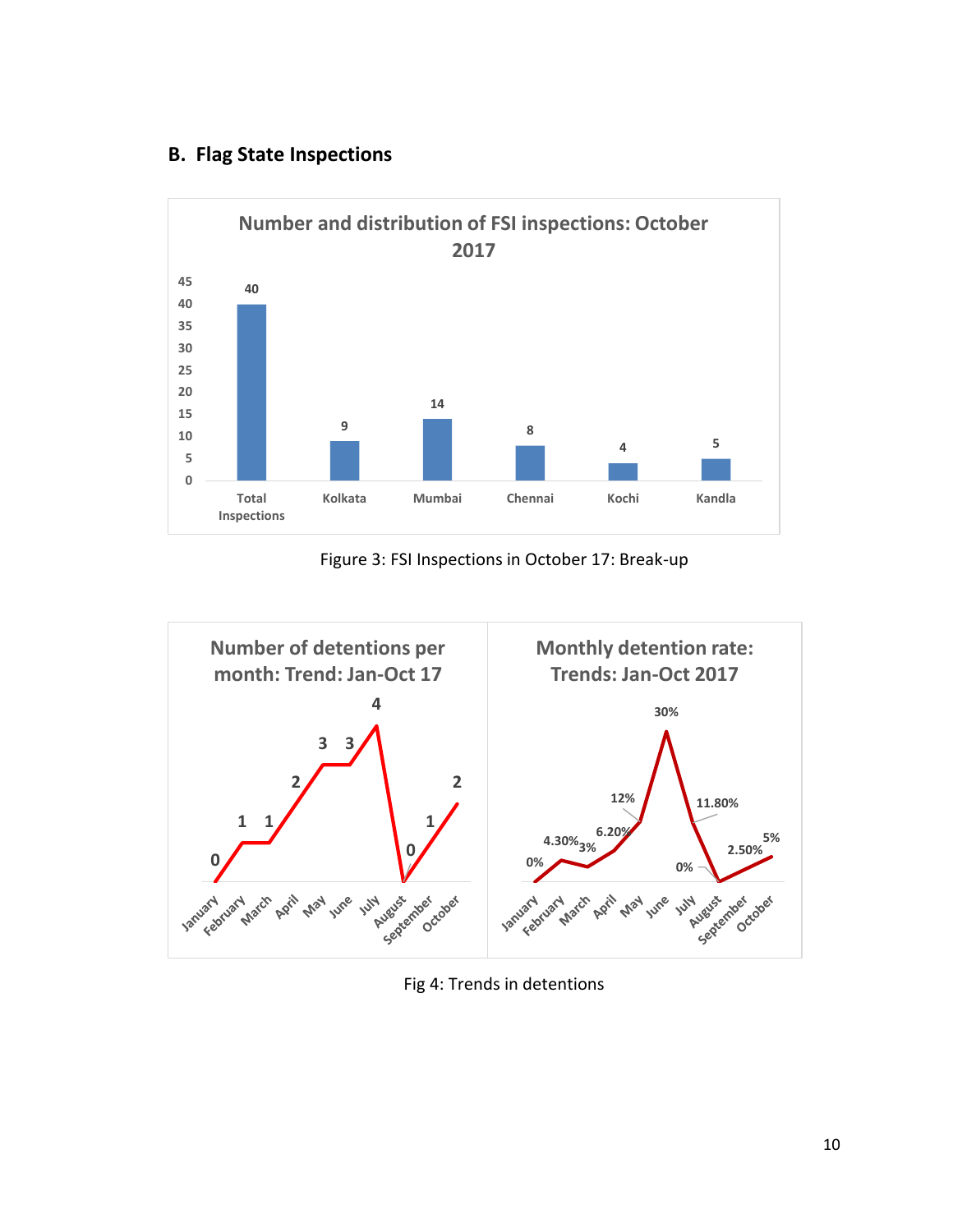

Fig 5: Trends in performance parameters: August-October 17

| Type of vessel                       | Number of<br>inspections | Number of<br>detentions | Deficiency<br>Ratio | Nil-Deficiency<br>Ratio |
|--------------------------------------|--------------------------|-------------------------|---------------------|-------------------------|
| <b>All Vessels</b>                   | 40                       | $\overline{2}$          | 7.1                 | 0.025                   |
| <b>Bulk Carrier</b>                  | $\overline{2}$           | $\overline{0}$          | 10.5                | 0                       |
| <b>Gas Carrier</b>                   | $\overline{4}$           | $\overline{0}$          | 9                   | $\overline{0}$          |
| General<br>Cargo/Other Cargo<br>Ship | $\mathbf{1}$             | $\mathbf 0$             | 12                  | 0                       |
| MODU/FPSO                            | $\mathbf{1}$             | $\overline{0}$          | 6                   | $\mathbf 0$             |
| <b>Off-shore vessels</b>             | $6\phantom{1}$           | $\mathbf{1}$            | 6.3                 | $\overline{0}$          |
| Oil Tankers                          | $\overline{2}$           | $\overline{0}$          | 5.5                 | 0                       |
| <b>Other Cargo</b><br><b>Vessels</b> | 11                       | $\mathbf{1}$            | 4.7                 | 0.09                    |
| Passenger Vessels                    | $\overline{2}$           | $\mathbf 0$             | 15                  | 0                       |
| Tug Boat                             | 11                       | $\overline{0}$          | 7.2                 | 0                       |

Table 6: Performance of vessels based on ship type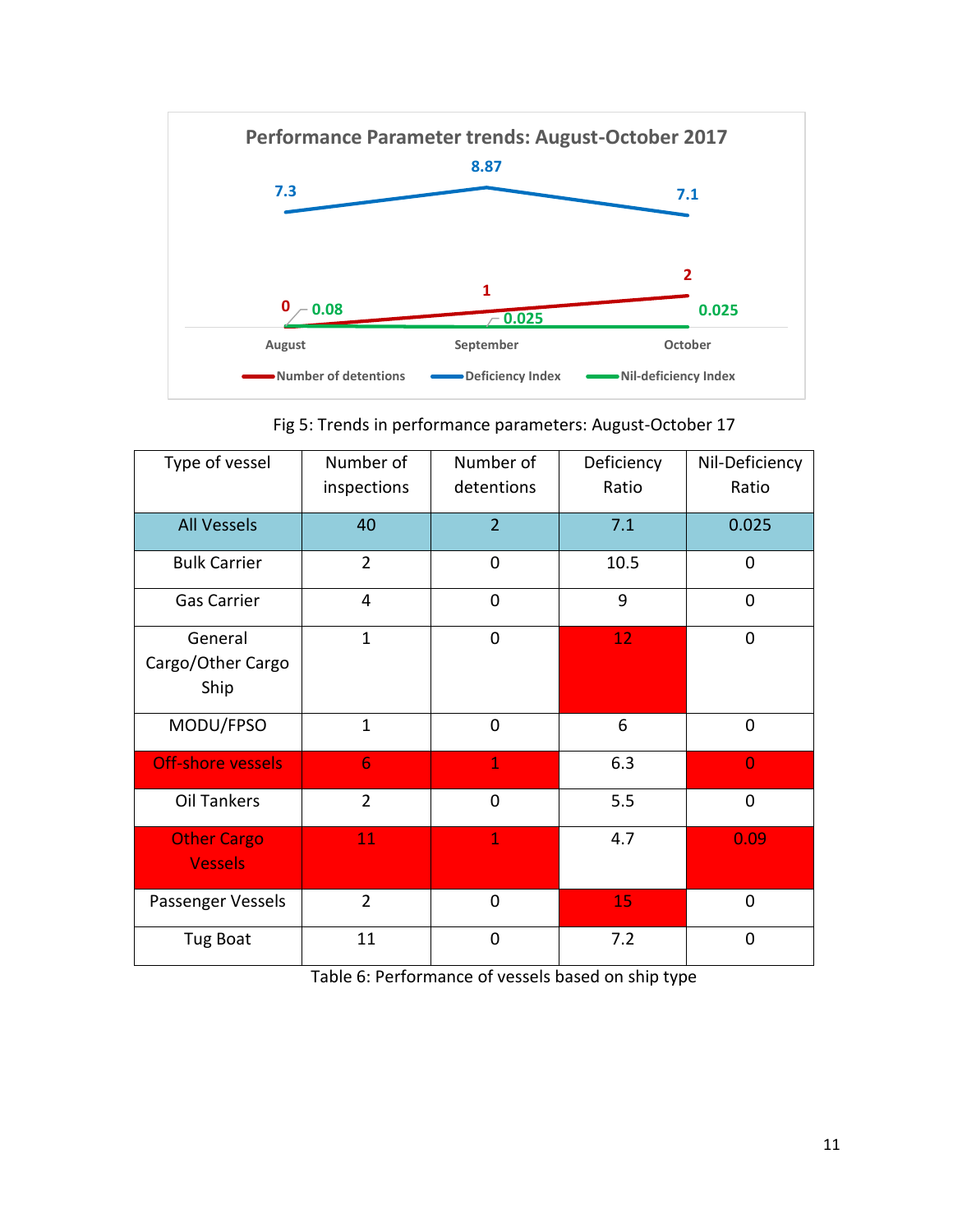|                            | 0-5 Years        |                  |               | 5-15 Years                  |                  |                  |               |                  |
|----------------------------|------------------|------------------|---------------|-----------------------------|------------------|------------------|---------------|------------------|
| <b>Ship Type</b>           | No. of<br>insps. | No. of<br>detns. | Def.<br>ratio | <b>Nil</b><br>def.<br>ratio | No. of<br>insps. | No. of<br>detns. | Def.<br>ratio | Nil def<br>ratio |
| All Vessels                | 1                | $\Omega$         | 5             | $\mathbf 0$                 | 9                | $\Omega$         | 6             | 0.11             |
| <b>Bulk Carrier</b>        | $\mathbf 0$      | <b>NA</b>        | <b>NA</b>     | <b>NA</b>                   | $\mathbf{1}$     | $\mathbf 0$      | 11            | $\mathbf 0$      |
| <b>Gas Carrier</b>         | 0                | <b>NA</b>        | <b>NA</b>     | <b>NA</b>                   | $\mathbf 0$      | <b>NA</b>        | <b>NA</b>     | <b>NA</b>        |
| General Cargo              | 0                | <b>NA</b>        | <b>NA</b>     | <b>NA</b>                   | $\mathbf 0$      | <b>NA</b>        | <b>NA</b>     | <b>NA</b>        |
| MODU/FPSO                  | $\Omega$         | <b>NA</b>        | <b>NA</b>     | NA                          | $\mathbf 0$      | <b>NA</b>        | <b>NA</b>     | NA               |
| Off shore service vessels  | $\mathbf{1}$     | $\Omega$         | 5             | $\Omega$                    | $\overline{2}$   | $\Omega$         | 5             | $\mathbf{0}$     |
| Oil Tankers                | 0                | <b>NA</b>        | <b>NA</b>     | <b>NA</b>                   | $\mathbf 0$      | <b>NA</b>        | <b>NA</b>     | <b>NA</b>        |
| <b>Other Cargo Vessels</b> | $\mathbf 0$      | <b>NA</b>        | <b>NA</b>     | <b>NA</b>                   | 3                | 0                | 2.7           | 0.33             |
| Passenger Vessels          | 0                | <b>NA</b>        | <b>NA</b>     | <b>NA</b>                   | $\mathbf{1}$     | $\overline{0}$   | 15            | $\overline{0}$   |
| <b>Tug Boats</b>           | $\Omega$         | <b>NA</b>        | <b>NA</b>     | <b>NA</b>                   | $\overline{2}$   | $\Omega$         | 5             | $\Omega$         |

|                                      | <b>15-25 Years</b> |                  |                |                             | >25 Years        |                  |                |                            |
|--------------------------------------|--------------------|------------------|----------------|-----------------------------|------------------|------------------|----------------|----------------------------|
| <b>Ship Type</b>                     | No. of<br>insps.   | No. of<br>detns. | Def.<br>ratio  | <b>Nil</b><br>def.<br>ratio | No. of<br>insps. | No. of<br>detns. | Def.<br>ratio  | <b>Nil</b><br>def<br>ratio |
| All Vessels                          | 15                 | $\mathbf{1}$     | $\overline{7}$ | $\Omega$                    | 15               | $\mathbf{1}$     | 8.06           | $\Omega$                   |
| <b>Bulk Carrier</b>                  | $\mathbf{1}$       | $\Omega$         | 10             | $\Omega$                    | $\Omega$         | <b>NA</b>        | <b>NA</b>      | <b>NA</b>                  |
| <b>Gas Carrier</b>                   | $\overline{3}$     | $\Omega$         | 8.3            | $\Omega$                    | $\mathbf{1}$     | $\mathbf 0$      | 11             | $\mathbf 0$                |
| General Cargo/Other<br>Cargo Vessels | $\Omega$           | <b>NA</b>        | <b>NA</b>      | <b>NA</b>                   | $\mathbf{1}$     | $\Omega$         | 12             | $\mathbf{0}$               |
| MODU/FPSO                            | $\Omega$           | <b>NA</b>        | <b>NA</b>      | <b>NA</b>                   | $\mathbf{1}$     | $\Omega$         | 6              | $\mathbf{0}$               |
| Off shore service vessels            | $\overline{2}$     | $\mathbf{1}$     | 8              | $\overline{0}$              | $\mathbf{1}$     | $\mathbf 0$      | $\overline{7}$ | $\mathbf 0$                |
| Oil Tankers                          | $\overline{2}$     | $\Omega$         | 5.5            | $\Omega$                    | $\Omega$         | <b>NA</b>        | <b>NA</b>      | <b>NA</b>                  |
| Other Cargo Vessels                  | $\Omega$           | <b>NA</b>        | <b>NA</b>      | <b>NA</b>                   | 8                | $\mathbf{1}$     | 5.5            | $\overline{0}$             |
| Passenger Vessels                    | $\mathbf{1}$       | $\overline{0}$   | 15             | $\overline{0}$              | $\Omega$         | <b>NA</b>        | <b>NA</b>      | <b>NA</b>                  |
| <b>Tug Boats</b>                     | 6                  | $\mathbf 0$      | 4.7            | $\mathbf 0$                 | 3                | $\overline{0}$   | 13.7           | $\overline{0}$             |

Table 7: Performance Parameters based upon ship type and age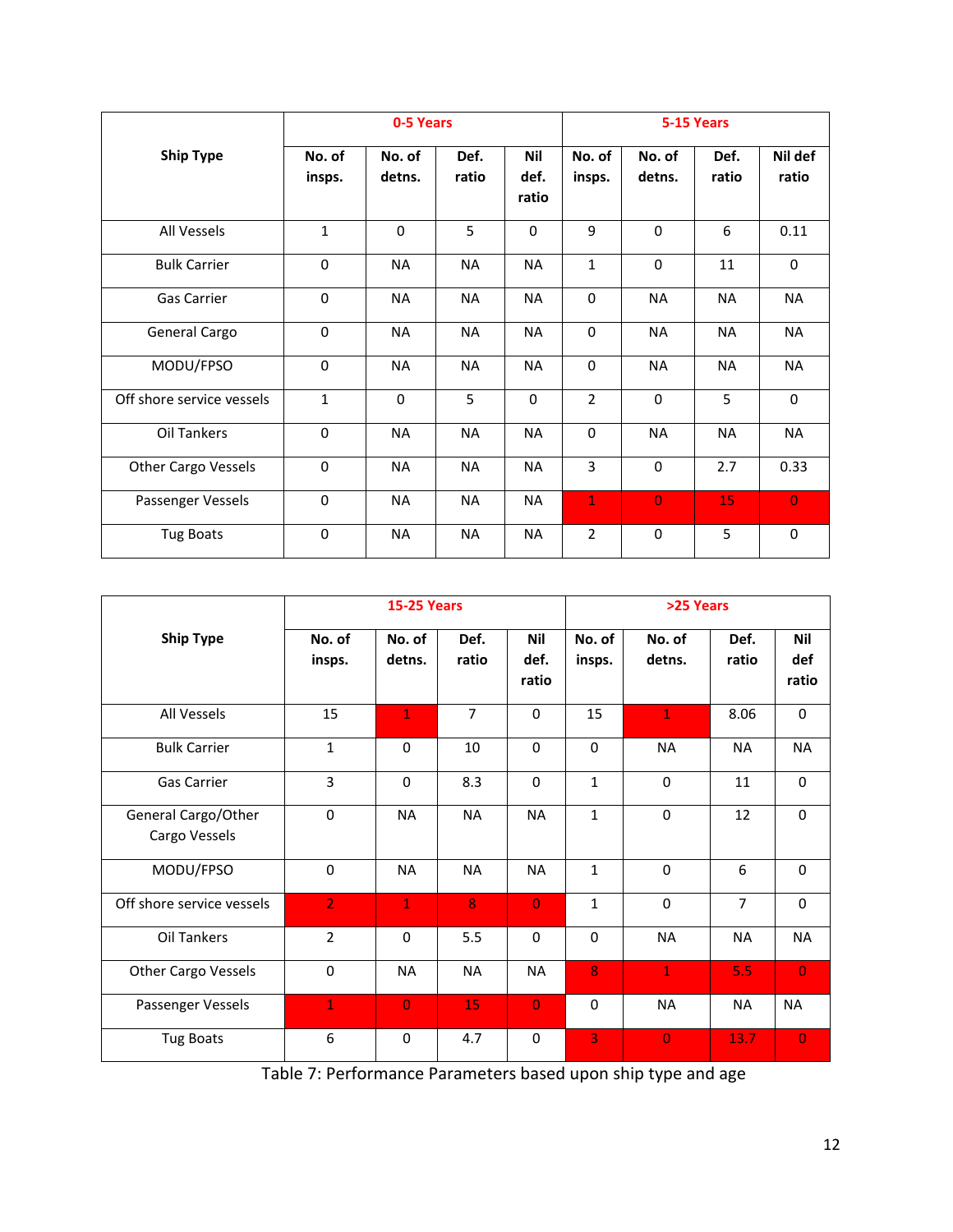| Vessels<500GT                 | No. of<br>insps. | No. of<br>detns. | Def. ratio | Nil def. ratio |
|-------------------------------|------------------|------------------|------------|----------------|
| All Vessels inspected < 500GT | 16               | 0                | 7.6        | 0.062          |
| <b>Other Cargo Vessels</b>    | 3                | 0                | 4.33       | 0.33           |
| <b>Passenger Vessels</b>      | 2                | O                | 15         |                |
| <b>Tug Boats</b>              | 11               | O                | 7.2        |                |

| Vessels >= 500GT & < 3000gt                   | No. of<br>insps. | No. of<br>detns. | Def. ratio | Nil def. ratio |
|-----------------------------------------------|------------------|------------------|------------|----------------|
| All Vessels inspected<br>>=500GT & < 3000GT   | 9                | 1                | 5.8        |                |
| General Cargo/Multi-purpose<br><b>Vessels</b> |                  | 0                | 12         |                |
| Off-shore Service Vessels                     | 5                | 1                | 6.2        |                |
| <b>Other Cargo Vessels</b>                    | 3                | 0                | ς          | Ω              |

| Vessels $>=$ 3000gt                | No. of<br>insps. | No. of<br>detns. | Def. ratio | Nil def. ratio |
|------------------------------------|------------------|------------------|------------|----------------|
| All Vessels inspected >=<br>3000GT | 15               | $\overline{1}$   | 7.4        | 0              |
| <b>Bulk Carrier</b>                | $\overline{2}$   | $\overline{0}$   | 10.5       | $\mathbf 0$    |
| MODU/FPSO                          | $\mathbf{1}$     | $\overline{0}$   | 6          | $\mathbf 0$    |
| <b>Gas Carrier</b>                 | 4                | 0                | 9          | $\overline{0}$ |
| Offshore Service                   | $\mathbf{1}$     | $\Omega$         | 7          | $\overline{0}$ |
| Oil Tanker                         | $\overline{2}$   | $\overline{0}$   | 5.5        | $\Omega$       |
| <b>Other Cargo Vessels</b>         | 5                | $\mathbf{1}$     | 6          | 0              |

Table 8: Performance of vessels: Based on ship type and size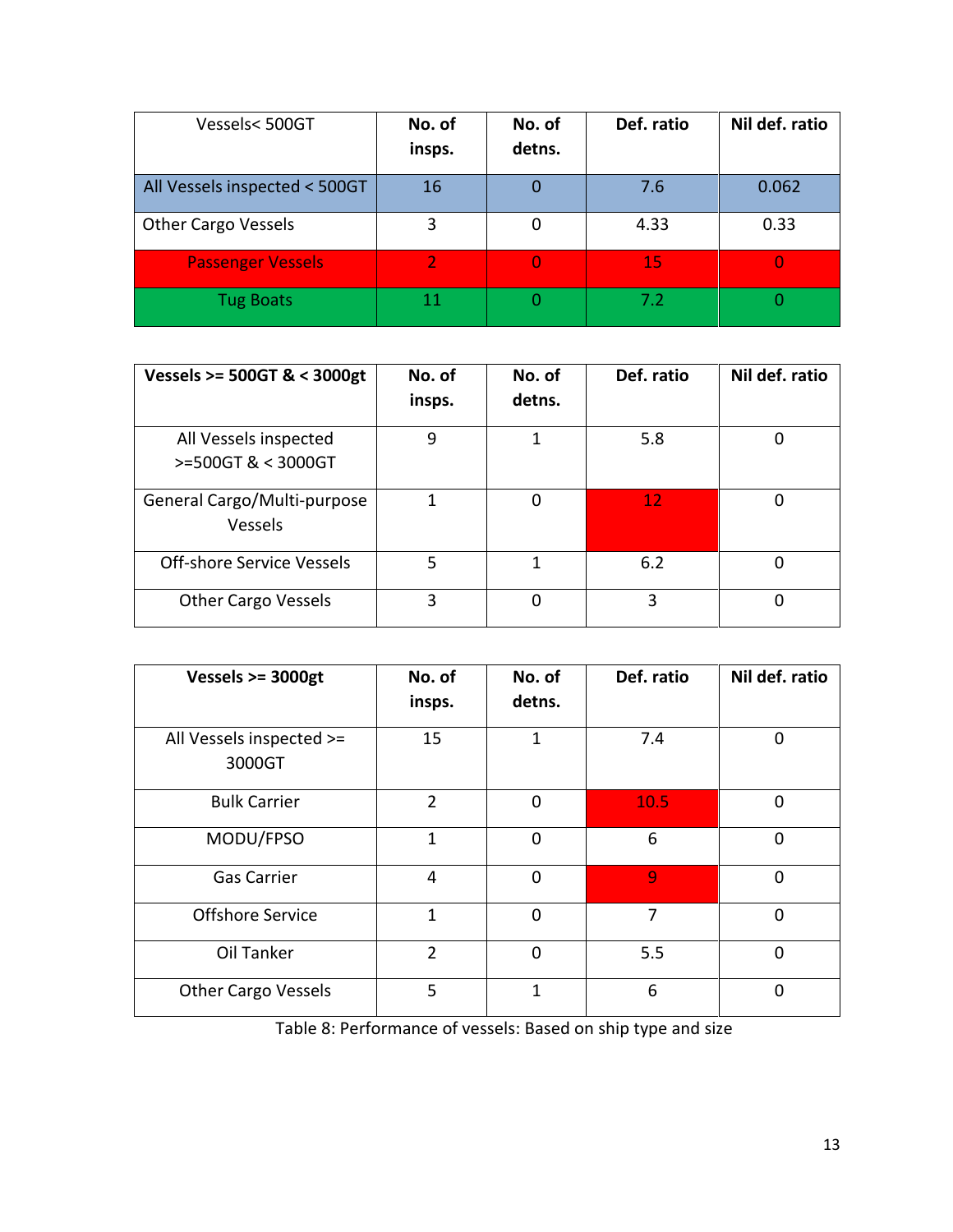| Recognized                | <b>Number of</b> | <b>Number of</b> | <b>Deficiency</b> | <b>Nil Deficiency</b> |
|---------------------------|------------------|------------------|-------------------|-----------------------|
| Organization/s            | Inspections      | detentions       | Ratio             | Ratio                 |
| All Vessels               | 40               | $\overline{2}$   | 7.1               | 0.025                 |
| IRS-ABS                   | $\overline{1}$   | $\overline{0}$   | 5                 | $\mathbf 0$           |
| IRS-BV                    | $\overline{1}$   | $\overline{0}$   | 3                 | $\overline{0}$        |
| IRS/DNV/GL/DNV-<br>GL(AS) | 1                | $\mathbf{1}$     | 6                 | $\overline{0}$        |
| <b>IRS-KRS</b>            | 1                | $\Omega$         | 6                 | $\overline{0}$        |
| IRS/LR                    | 1                | $\Omega$         | $\overline{4}$    | $\mathbf 0$           |
| IRS/NK                    | $\overline{2}$   | $\overline{0}$   | 14.5              | $\overline{0}$        |
| <b>IRS</b>                | 33               | $\mathbf{1}$     | 7                 | 0.03                  |

Table 9: Performance of Recognized Organizations

| <b>Name of Company</b>        | <b>Number of</b>   | Number of         | <b>Deficiency</b> | <b>Nil-Deficiency</b> |
|-------------------------------|--------------------|-------------------|-------------------|-----------------------|
|                               | <b>Inspections</b> | <b>Detentions</b> | Ratio             | Ratio                 |
| Amba Shipping                 | $\mathbf{1}$       | $\Omega$          | $\overline{7}$    | $\Omega$              |
| Crowley-Accord                | $\overline{2}$     | 0                 | 10.5              | 0                     |
| Dolphin Offshore              | $\mathbf{1}$       | $\Omega$          | 8                 | $\Omega$              |
| DCI Ltd.                      | $\mathbf{1}$       | $\mathbf{1}$      | 11                | $\Omega$              |
| Fleet Management India<br>Ltd | $\mathbf{1}$       | $\mathbf 0$       | 5                 | $\Omega$              |
| GESCO Ltd.                    | $\mathbf{1}$       | $\Omega$          | 5                 | $\Omega$              |
| Halani Shipping Pvt. Ltd.     | $\mathbf{1}$       | $\mathbf{1}$      | 6                 | $\Omega$              |
| Hind Offshore Pvt. Ltd.       | $\overline{2}$     | $\Omega$          | 3                 | $\Omega$              |
| Lift and Shift Pvt. Ltd.      | $\mathbf{1}$       | 0                 | 3                 | $\mathbf 0$           |
| MAK Logistics Pvt. Ltd.       | $\mathbf{1}$       | $\Omega$          | 12                | $\Omega$              |
| Mormugao Port Trust           | $\mathbf{1}$       | $\Omega$          | $\mathbf 0$       | 1                     |

Table 10A: Performance of Indian Ship Operators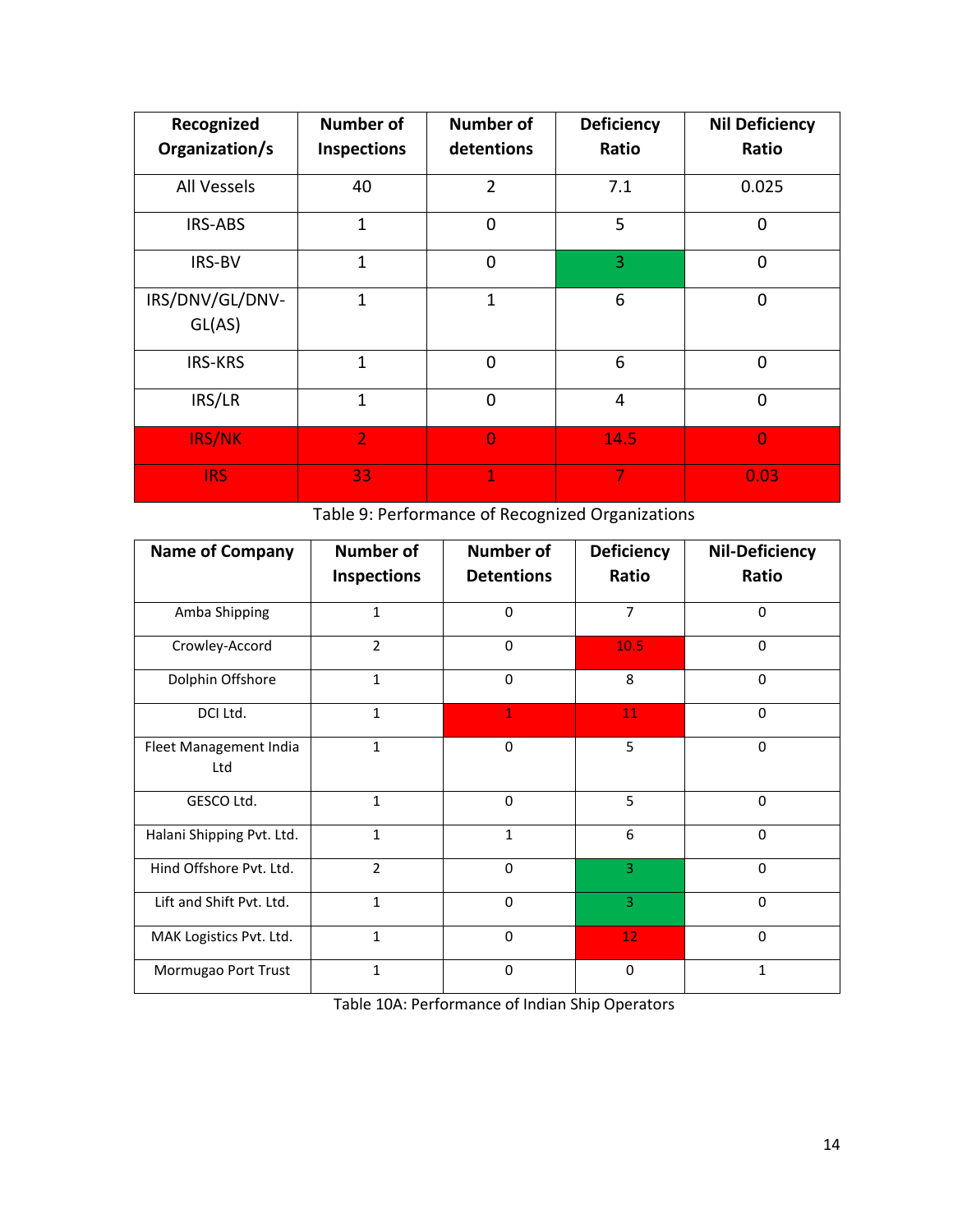| <b>Name of Company</b>                          | <b>Number of</b><br><b>Inspections</b> | <b>Number of</b><br><b>Detentions</b> | Deficiency<br><b>Index</b> | <b>Nil-Deficiency Index</b> |
|-------------------------------------------------|----------------------------------------|---------------------------------------|----------------------------|-----------------------------|
| Ocean Sparkle                                   | $\overline{7}$                         | $\mathbf 0$                           | 4.3                        | $\mathbf 0$                 |
| Raj Shipping Agencies                           | $\mathbf{1}$                           | $\mathbf 0$                           | 10                         | $\mathbf 0$                 |
| SS Services Pvt. Ltd.                           | $\mathbf{1}$                           | $\Omega$                              | 10                         | $\Omega$                    |
| Samson Maritime Ltd.                            | $\overline{2}$                         | $\mathbf 0$                           | 4                          | $\mathbf 0$                 |
| Seven Island Shipping                           | $\mathbf{1}$                           | $\mathbf 0$                           | 6                          | $\Omega$                    |
| Supreme Hydro Eng                               | $\mathbf{1}$                           | $\Omega$                              | $\overline{7}$             | $\Omega$                    |
| Synergy Oceanic                                 | 3                                      | $\mathbf 0$                           | 10                         | $\mathbf 0$                 |
| SCI Ltd.                                        | $\overline{7}$                         | $\Omega$                              | 7.9                        | $\Omega$                    |
| Tag Offshore                                    | $\mathbf{1}$                           | $\Omega$                              | $\overline{7}$             | $\Omega$                    |
| Van Oord India Pvt Ltd.                         | $\mathbf{1}$                           | $\mathbf 0$                           | 3                          | $\mathbf 0$                 |
| Vinayak Marine Services                         | $\mathbf{1}$                           | $\Omega$                              | 5                          | $\Omega$                    |
| <b>Yar Shipping &amp; Catering</b><br>Pvt. Ltd. | 1                                      | $\overline{0}$                        | 28                         | $\overline{0}$              |

Table 10 B: Performance of Indian Ship Operators

| Code | Type                                                | <b>Number (%age</b><br>of total) | <b>Typical deficiencies</b>                                                    |
|------|-----------------------------------------------------|----------------------------------|--------------------------------------------------------------------------------|
| 011  | Certificates & Documentation (Ship<br>Certificates) | 7(2.5%)                          | Continuous Synopsis Record                                                     |
| 012  | Certificates & Documentation (Crew<br>Certificates) | 4(1.4%)                          | Watchkeeping Certificate                                                       |
| 013  | Certificates & Documentation-<br>Documents          | 10(3.5%)                         | Rest hour records/Oil record book                                              |
| 021  | <b>Structural Conditions</b>                        | 16(5.6%)                         | Deck corrosion; Bulkhead corrosion                                             |
| 031  | Water/Weathertight Conditions                       | 11(3.9%)                         | Railings, gangways, walkways and<br>means of safe passage; Freeboard<br>marks; |
| 041  | <b>Emergency Systems</b>                            | 8(2.9%)                          | Emergency Lighting, battery and<br>switches                                    |
| 051  | <b>Radio Communications</b>                         | 11(3.9%)                         | Satellite EPIRB; SART                                                          |
| 061  | Cargo Operations including equipment                | 4(1.4%)                          |                                                                                |

Table 11 A: Break up of deficiencies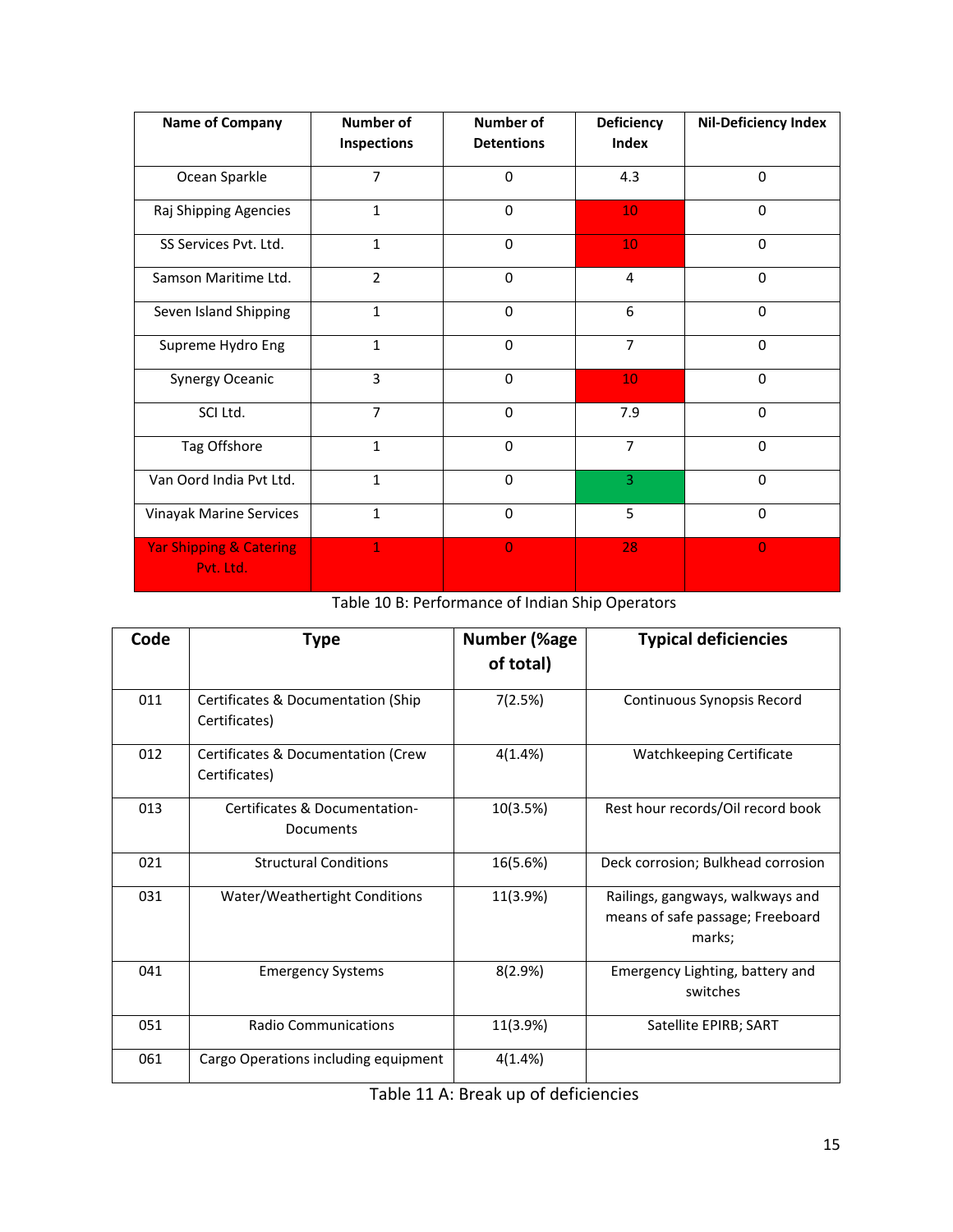| Code | <b>Type</b>                                                 | Number (%age of<br>total deficiencies) | <b>Typical deficiencies</b>                                                                         |
|------|-------------------------------------------------------------|----------------------------------------|-----------------------------------------------------------------------------------------------------|
| 061  | Cargo Operations including equipment                        | 4(1.4%)                                |                                                                                                     |
| 071  | <b>Fire Safety</b>                                          | 27(9.5%)                               | Fire detection and alarm system; Fire<br>pumps and its pipes                                        |
| 081  | Alarms                                                      | 2(0.7%)                                |                                                                                                     |
| 091  | Working and Living Conditions-Living<br>Conditions          | 15(5.3%)                               | Cold room; Food hygiene; Electrical<br>supplies; Accommodation lighting;<br>Medical equipment       |
| 092  | Working and Living Conditions-<br><b>Working Conditions</b> | 60(21.2%)                              | Safe means of access; Obstruction,<br>slipping; Protection of Machinery;<br>Engine Room cleanliness |
| 101  | Safety of Navigation                                        | 28(9.9%)                               | Lights, shapes and signals/Nautical<br>publications/Passage Plan                                    |
| 111  | <b>Life Saving Appliances</b>                               | 20(7.1%)                               | Lifebuoys/Lifejackets/Rescue Boats                                                                  |
| 131  | Propulsion and Auxiliary Machinery                          | 18(6.3%)                               | <b>Auxiliary Engine</b>                                                                             |
| 141  | Pollution Prevention: Marpol Annex I                        | 10(3.5%)                               | Pumping, Piping and discharge<br>arrangements                                                       |
| 144  | Pollution Prevention: Marpol Annex IV                       | 9(3.3%)                                | Sewage Treatment Plant                                                                              |
| 145  | Pollution Prevention: Marpol Annex V                        | 6(2.1%)                                |                                                                                                     |
| 146  | Pollution Prevention: Marpol Annex VI                       | 2(0.7%)                                |                                                                                                     |
| 151  | <b>ISM</b>                                                  | 9(3.3%)                                | Maintenance of ship &<br>equipment/Emergency preparedness                                           |
| 161  | <b>ISPS</b>                                                 | 3(1.0%)                                |                                                                                                     |
| 171  | Other Safety in general                                     | 3(1.0%)                                |                                                                                                     |

Table 11 B: Break up of deficiencies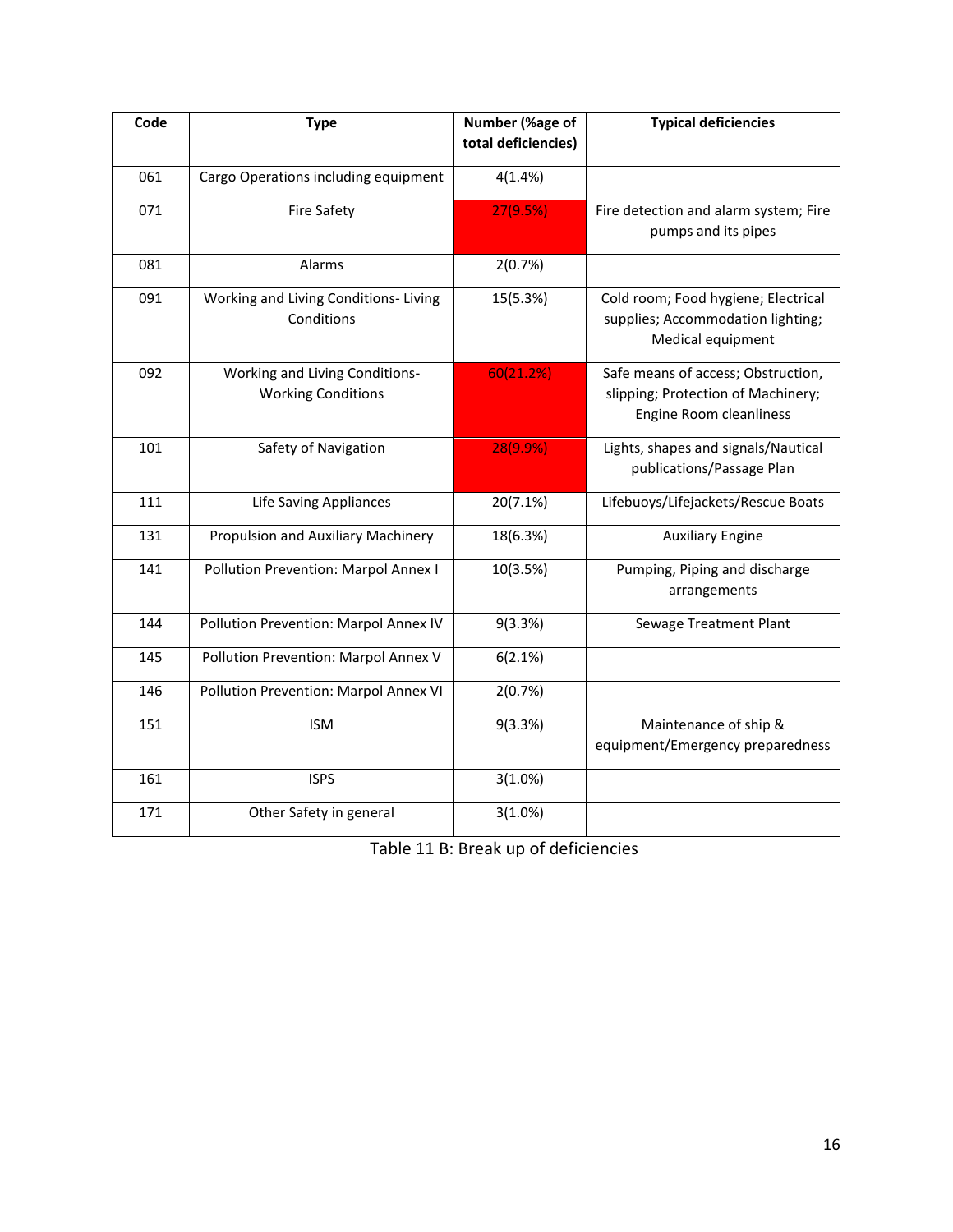## **C. Port State Inspections of Indian Flag Vessels**



Figure 6: Detention Trends

| <b>Regional MOU/PSC</b> | <b>Number of</b>   | <b>Number of</b> | <b>Deficiency</b> | <b>Nil Deficiency</b> |
|-------------------------|--------------------|------------------|-------------------|-----------------------|
| Regime                  | <b>Inspections</b> | detentions       | Ratio             | Ratio                 |
| All total               | 17                 | 0                | 1.29              | 0.53                  |
| <b>IOMOU</b>            | 1                  | $\mathbf 0$      | $\mathbf 0$       | 1                     |
| Paris                   | 1                  | $\overline{0}$   | $\overline{0}$    | $\mathbf{1}$          |
| Riyadh                  | 3                  | $\mathbf 0$      | $\mathbf 0$       | 1                     |
| <b>TOKYO</b>            | 8                  | $\overline{0}$   | 2.25              | 0.25                  |
| <b>USCG</b>             | $\overline{2}$     | $\overline{0}$   | $\overline{0}$    | 1                     |
| Vina-Del-Mar            | $\overline{2}$     | $\overline{0}$   | 2                 | 0                     |

Table 12: Performance under various PSC regimes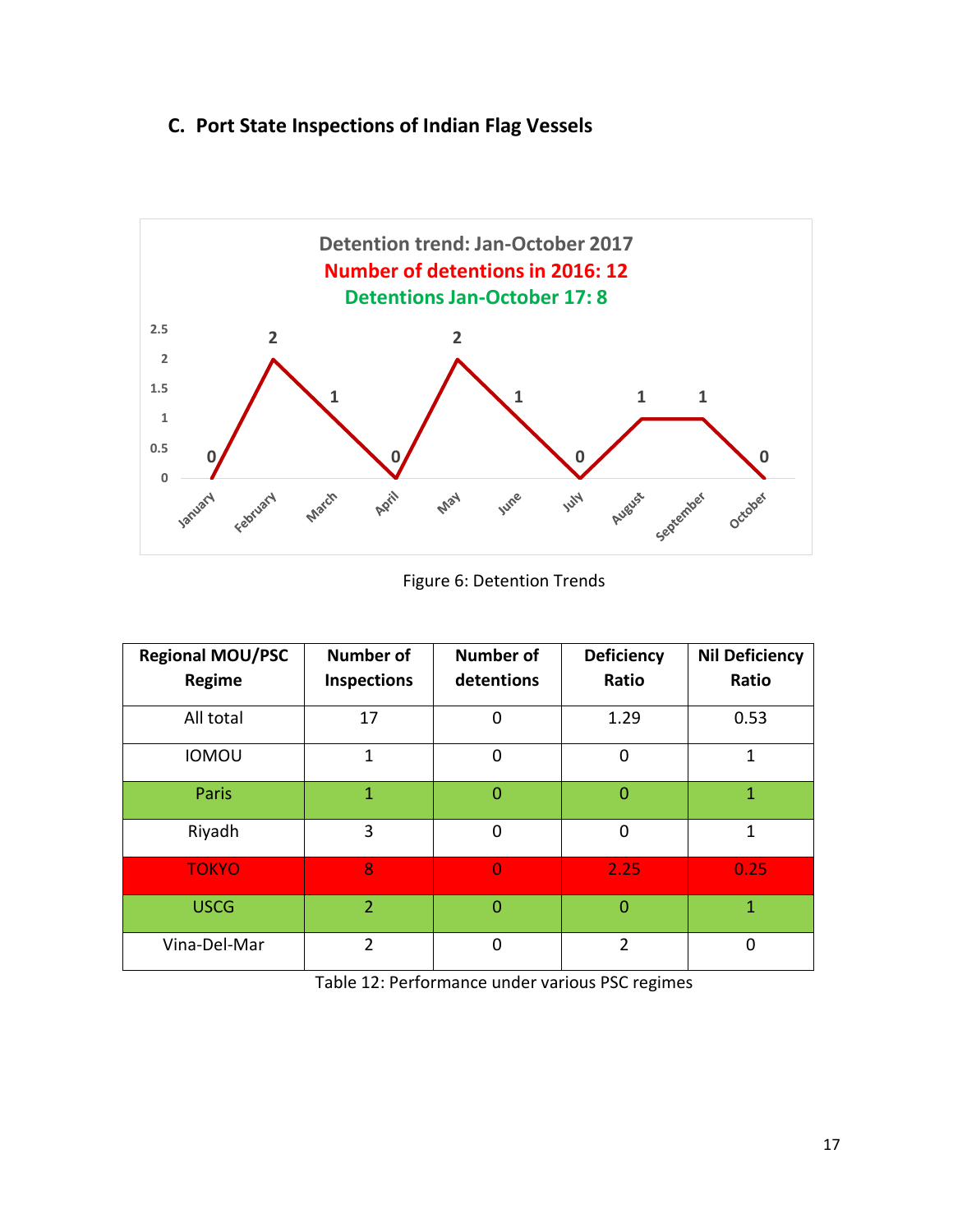| <b>Type of Vessel</b> | <b>Number of</b><br><b>Inspections</b> | Number of<br>detentions | <b>Deficiency</b><br><b>Index</b> | <b>Nil Deficiency</b><br><b>Index</b> |
|-----------------------|----------------------------------------|-------------------------|-----------------------------------|---------------------------------------|
| <b>Bulk Carrier</b>   | 14                                     | 0                       | 1.5                               | 0.50                                  |
| 0-5 Years             | $\overline{2}$                         | 0                       | 0                                 | 1.0                                   |
| 5-15 Years            | 8                                      | $\mathbf 0$             | 2.37                              | 0.25                                  |
| ➤<br>15 Years         | 4                                      | 0                       | 0.5                               | 0.75                                  |
| <b>Oil Tanker</b>     | 3                                      | 0                       | 0.33                              | 0.66                                  |
| 5-15 Years            | 3                                      | 0                       | 0.33                              | 0.66                                  |

Table 13: Performance based upon ship type and age

| <b>Name of Company</b>        | <b>Number of</b><br>Inspections                             | <b>Number of</b><br>detentions | <b>Deficiency</b><br>Ratio | <b>Nil Deficiency</b><br>Ratio |
|-------------------------------|-------------------------------------------------------------|--------------------------------|----------------------------|--------------------------------|
| <b>Bernhard Schulte India</b> | 1(TOKYO)                                                    | $\overline{0}$                 | $\mathbf 0$                | $\mathbf{1}$                   |
| <b>Fleet Management</b>       | 1(RIYADH)                                                   | $\overline{0}$                 | $\mathbf 0$                | $\mathbf{1}$                   |
| <b>GESCO Ltd.</b>             | 8(TOKYO: 3;<br>PARIS:1;<br>RIYADH:1;<br>IOMOU:1;<br>USCG:2) | $\overline{0}$                 | 0.25                       | 0.75                           |
| <b>SCI Ltd.</b>               | 4(RIYADH:1;<br><b>TOKYO:3)</b>                              | $\Omega$                       | 3.75                       | 0.25                           |
| SEAVIE LTD.                   | 1(VINA-DEL-<br>MAR)                                         | $\overline{0}$                 | $\overline{2}$             | $\mathbf 0$                    |
| <b>TOLANI</b>                 | 2(1: TOKYO; 1:<br>VINA-DEL-<br>MAR)                         | $\overline{0}$                 | $\mathbf 0$                | $\mathbf{1}$                   |

Table 14: Performance of Indian Ship Operators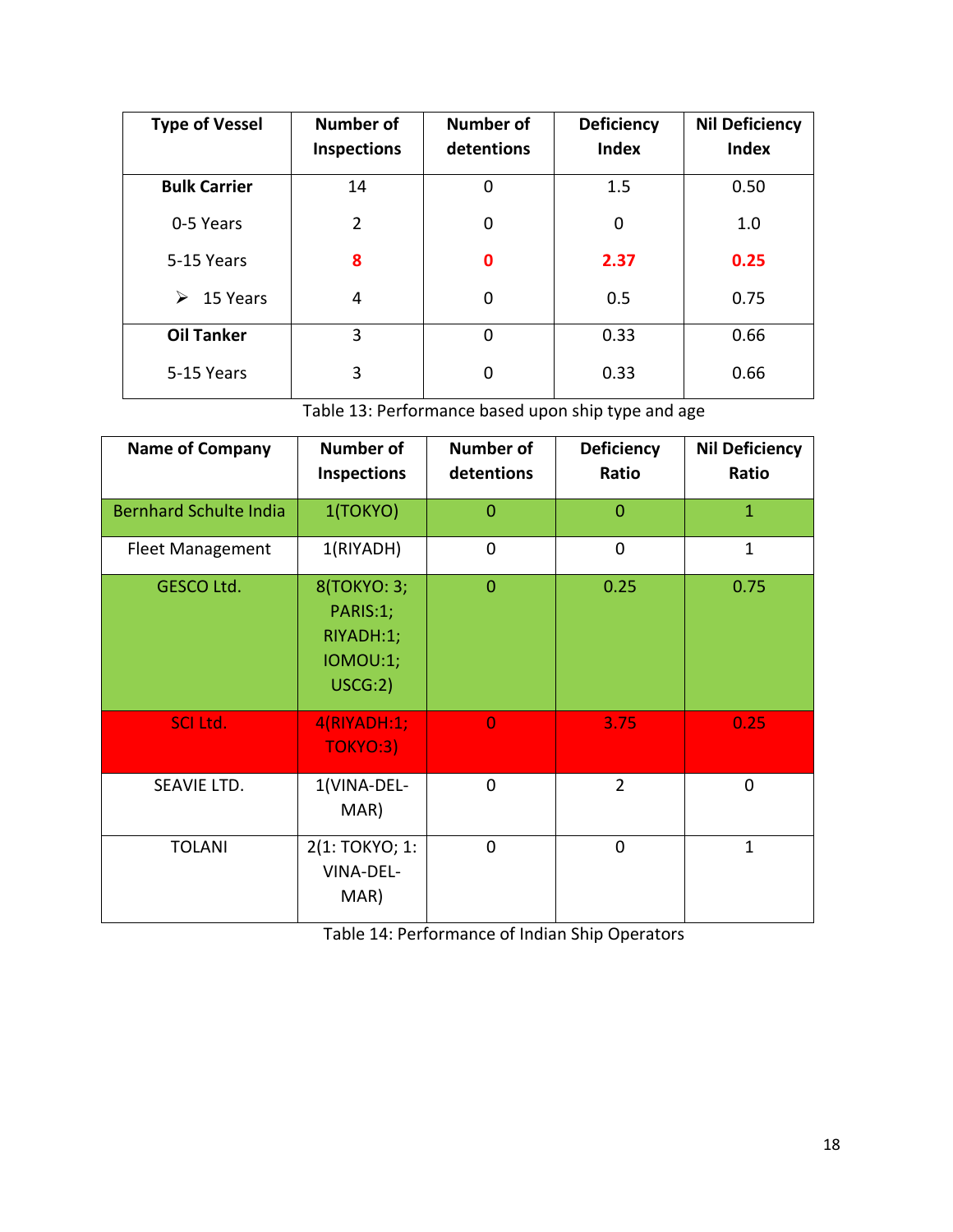| Recognized<br>Organization  | <b>Number of</b><br>inspections | <b>Number of</b><br>detentions | <b>Deficiency</b><br>Ratio | <b>Nil Deficiency</b><br>Ratio |
|-----------------------------|---------------------------------|--------------------------------|----------------------------|--------------------------------|
| IRS/ABS                     | 5                               |                                | 0.2                        | 0.8                            |
| <b>IRS/BV</b>               | $\mathbf 1$                     | $\Omega$                       | 12 <sub>1</sub>            | $\bf{0}$                       |
| IRS/DNV, GL, DNV-<br>GL(AS) | 3                               | $\mathbf 0$                    | 0.66                       | 0.66                           |
| IRS/LR                      | 6                               | 0                              | 1.16                       | 0.166                          |
| <b>IRS</b>                  | $\overline{2}$                  | 0                              | 0                          | 1                              |

Table 15: Performance of Recognized Organizations

| Code | <b>Type</b>                                         | <b>Number (%age</b><br>of total) | <b>Typical deficiencies</b>                               |
|------|-----------------------------------------------------|----------------------------------|-----------------------------------------------------------|
| 011  | Certificates & Documentation (Ship<br>Certificates) | 2(9.1%)                          | <b>MSMD</b>                                               |
| 012  | Certificates & Documentation (Crew<br>Certificates) | 2(9.1%)                          |                                                           |
| 13   |                                                     | 2(9.1%)                          | AIS test report                                           |
| 021  | <b>Structural Conditions</b>                        | 1(4.5%)                          | Load lines                                                |
| 041  | <b>Emergency Systems</b>                            | 1(4.5%)                          |                                                           |
| 061  | Cargo Operations including equipment                | 1(4.5%)                          | CO2 gas detector                                          |
| 071  | <b>Fire Safety</b>                                  | 3(13.7)                          | <b>Fire safety</b>                                        |
| 101  | Safety of Navigation                                | 2(9.1%)                          | Echo sounder, Light, Shapes and<br>signals                |
| 111  | <b>Life Saving Appliances</b>                       | 5(22.8%)                         | <b>Operational readiness of life</b><br>saving appliances |
| 146  | Pollution Prevention: Marpol Annex VI               | 1(4.5%)                          |                                                           |
| 184  |                                                     | 2(9.1%)                          | Medical equipment                                         |

Table 16: Break up of deficiencies

Prepared by: Shri Vikrant Rai, Engineer & Ship Surveyor

Approved by: Shri B.R.Sekhar, Chief Surveyor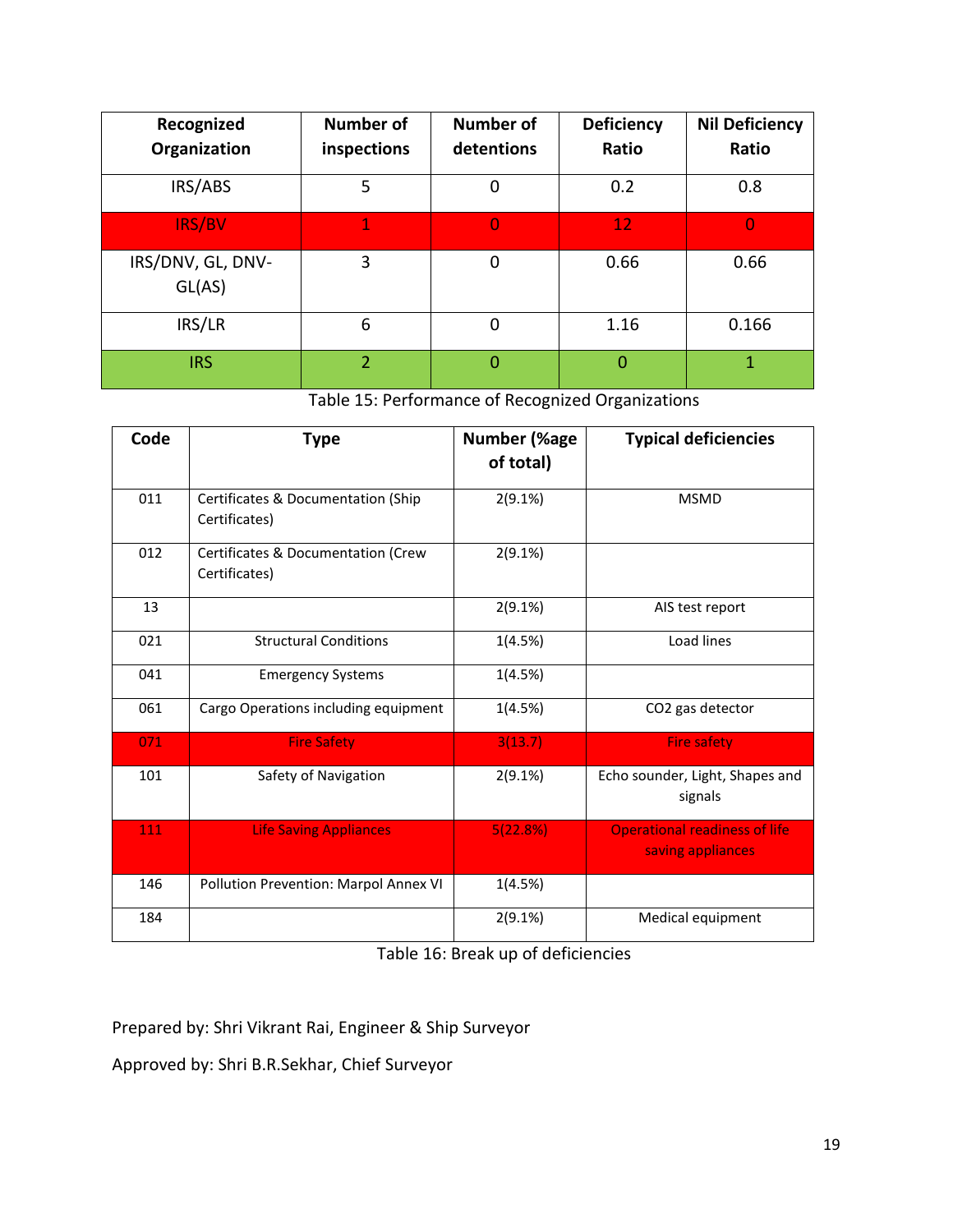# **FSI/PSC Inspections per Surveyor**

| Sr.No             | Name of the<br><b>PSCO</b>              | <b>MMD</b>              | <b>FSI</b>            | <b>PSC</b>            | October, 2017           |                         |
|-------------------|-----------------------------------------|-------------------------|-----------------------|-----------------------|-------------------------|-------------------------|
|                   |                                         |                         | Authorization         |                       | <b>FSI</b>              | <b>PSC</b>              |
| 1.                | Capt S.K.Das<br><b>DYNA</b>             | Chennai                 | Yes                   | Yes                   | <b>NA</b>               | <b>NA</b>               |
| 2.                | Shri<br>A.K.Choudhury                   | Chennai                 | Yes                   | Yes                   | $\mathbf 0$             | $\mathbf{1}$            |
| $\overline{3}$ .  | Shri Shirish<br>Kumar                   | Chennai                 | Yes                   | Yes                   | 0                       | 4                       |
| 4.                | Captain Tapesh<br>Ghosh NS              | Chennai                 | Yes                   | Not yet<br>authorized | $\mathbf{0}$            | <b>NA</b>               |
| 5.                | Shri S.S.Murty<br>E&SS                  | Vizag                   | Yes                   | Yes                   | 4                       | 5                       |
| 6.                | Shri Gopikrishna<br>Ce&SS               | Tuticorin               | Yes                   | Yes                   | 1                       | 3                       |
| 7.                | Shri Ravi Moka<br>SS                    | Chennai                 | <b>Yes</b>            | Not yet<br>authorized | 3                       | <b>NA</b>               |
| 8.                | Shri Sajendra<br>Oraon E&SS             | Jamnagar                | Yes                   | Yes                   | <b>NA</b>               | <b>NA</b>               |
| 9.                | Captain<br>A.K.Patel                    | Kandla                  | Yes                   | Yes                   | 5                       | 1                       |
| 10.               | Shri Y<br>Jaisinghania SS               | Kochi                   | Yes                   | Not yet<br>authorized | 1                       | <b>NA</b>               |
| 11.               | Shri. P. C. Majhi,<br><b>E &amp; SS</b> | Mumbai                  | Yes                   | <b>Yes</b>            | $\mathbf{1}$            | $\mathbf{0}$            |
| 12.               | Shri A.K.Sinha                          | Port Blair              | Yes                   | Not yet<br>authorized | 4                       | NA                      |
| $\overline{13}$ . | Captain<br>R.Sagar, DYNA                | Kolkata                 | Yes                   | Not yet<br>authorized | <b>NA</b>               | NA                      |
| 14.               | Shri K.M.Rao<br>E&SS                    | Kolkata                 | Yes                   | Not yet<br>authorized | $\mathbf{o}$            | <b>NA</b>               |
| 15.               | Shri S.K.Das,<br>E&SS                   | Kolkata                 | Yes                   | Yes                   | $\mathbf 0$             | $\overline{\mathbf{2}}$ |
| 16.               | Shri U.Rehman                           | Kolkata                 | Yes                   | Yes                   | $\overline{\mathbf{2}}$ | $\mathbf{2}$            |
| 17.               | Captain<br>N.Mandal                     | Paradip                 | Not yet<br>authorized | Not yet<br>authorized | NA                      | NA                      |
| 18.               | Shri A.Chaki<br>E&SS                    | Haldia                  | Yes                   | Yes                   | <b>NA</b>               | NA                      |
| 19.               | Shri<br>R.R.Subbarao<br>E&SS            | Paradip                 | <b>Yes</b>            | Not yet<br>authorized | $\mathbf{3}$            | NA                      |
| 20.               | Shri Nishant SS                         | Kolkata                 | Not yet<br>authorized | Not yet<br>authorized | NA                      | NA                      |
| $\overline{21}$ . | Shri L.Natarajan<br>SS                  | Mumbai                  | Yes                   | Yes                   | $\mathbf{1}$            | $\mathbf{o}$            |
| $\overline{22}$ . | Shri P.Nair                             | Kochi                   | Yes                   | Yes                   | $\mathbf 0$             | $\overline{0}$          |
| 23.               | Shri C.S.Kiran<br>E&SS                  | Kochi                   | Yes                   | Yes                   | $\mathbf{1}$            | 3                       |
| 24.               | Shri V.V.Paul<br>E&SS                   | <b>New</b><br>Mangalore | Yes                   | Yes                   | $\mathbf 2$             | 8                       |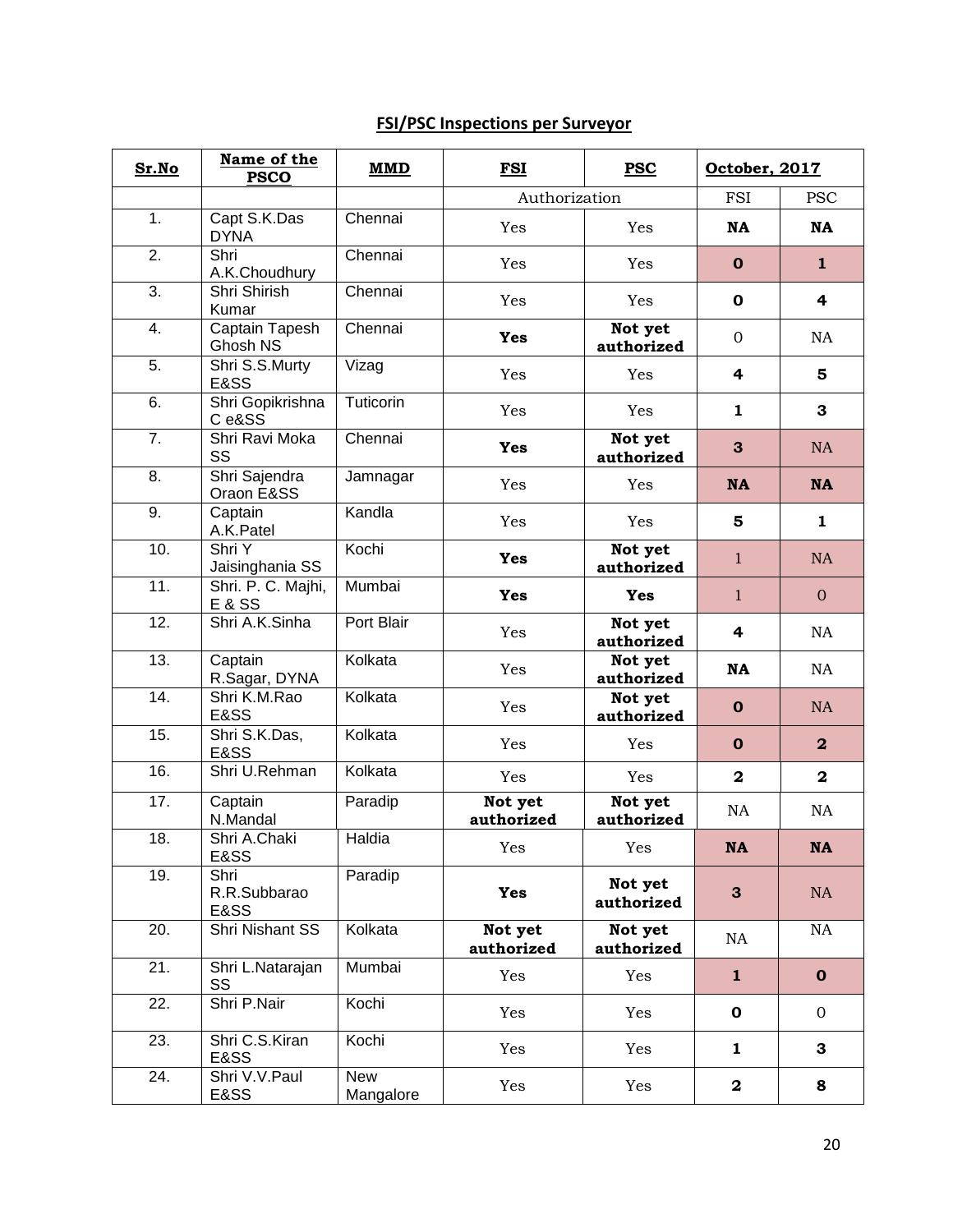| $\overline{25}$ . | Captain S.K.Nair<br><b>NS</b>        | Kochi      | Not yet<br>authorized   | Not yet<br>authorized   | <b>NA</b>               | NA                      |
|-------------------|--------------------------------------|------------|-------------------------|-------------------------|-------------------------|-------------------------|
| 26.               | Captain<br>A.K.Azad DYNA             | Mumbai     | Yes                     | Yes                     | <b>NA</b>               | $\mathbf 2$             |
| 27.               | Shri<br>J.Mukhopadhaya<br>E&SS       | Mumbai     | Yes                     | Yes                     | 3                       | $\mathbf{2}$            |
| 28.               | Shri<br>S.K.Shrivastava<br>E&SS      | Mumbai     | Yes                     | Yes                     | $\mathbf 2$             | $\overline{\mathbf{2}}$ |
| 29.               | Shri<br>J.Senthilkumar<br>E&SS       | Mumbai     | Yes                     | Yes                     | 3                       | $\overline{\mathbf{2}}$ |
| 30.               | Captain V.<br>Manhas NS              | Mumbai     | Yes                     | Not yet<br>authorized   | $\mathbf 0$             | <b>NA</b>               |
| $\overline{31}$ . | Shri A. Srinivasa<br><b>E&amp;SS</b> | Mumbai     | Yes                     | Not yet<br>authorized   | $\overline{\mathbf{2}}$ | NA                      |
| 32.               | Captain Nitin<br>Mukesh NS           | Mumbai     | <b>YES</b>              | Not yet<br>authorized   | $\mathbf{1}$            | NA                      |
| 33.               | Shri N.Oommen<br>SS                  | <b>DGS</b> | Not yet<br>authorized   | Not yet<br>authorized   | <b>NA</b>               | <b>NA</b>               |
| 34.               | Shri Bodhraj<br>E&SS                 | Marmugao   | Yes                     | Yes                     | $\mathbf{1}$            | 3                       |
| 35.               | Shri S.S.Gadkar<br><b>DYCS</b>       | Delhi      | Yes                     | Yes                     | <b>NA</b>               | <b>NA</b>               |
| 36.               | Captain<br>K.R.Sundaram<br><b>NS</b> | Delhi      | To be re-<br>authorized | To be re-<br>authorized | NA                      | <b>NA</b>               |
| 37.               | Shri G.L.Meena<br>E&SS               | Delhi      | To be re-<br>authorized | To be re-<br>authorized | <b>NA</b>               | <b>NA</b>               |
| 38.               | Captain<br>R.Poswal NS               | Delhi      | To be<br>authorized     | To be<br>authorized     | NA                      | NA                      |
| $\overline{39}$ . | Captain<br>Jayakumar<br><b>DYNA</b>  | <b>DGS</b> | Yes                     |                         | NA                      | NA                      |
| 40.               | Captain Muduli<br><b>DYNA</b>        | <b>DGS</b> | Yes                     |                         | NA                      | NA                      |
| 41.               | Captain Darokar<br><b>NS</b>         | <b>DGS</b> | To be re-authorized     |                         | NA                      | <b>NA</b>               |
| 42.               | Shri A.B.Dutta<br>E&SS               | <b>DGS</b> | To be re-authorized     |                         | NA                      | <b>NA</b>               |
| 43.               | Shri S.Kamath<br>E&SS                | <b>DGS</b> | To be re-authorized     |                         | NA                      | NA                      |
| 44.               | Shri<br>A.Wankhade<br>E&SS           | <b>DGS</b> | To be re-authorized     |                         | <b>NA</b>               | <b>NA</b>               |
| 45.               | Shri Gopinandan<br>E&SS              | <b>DGS</b> | To be authorized        |                         | <b>NA</b>               | NA                      |
| 46.               | Shri Vikrant Rai<br>E&SS             | <b>DGS</b> | To be re-authorized     |                         | <b>NA</b>               | <b>NA</b>               |
| 47.               | Captain Mohit<br><b>Behl NS</b>      | <b>DGS</b> | To be authorized        |                         | NA                      | NA                      |